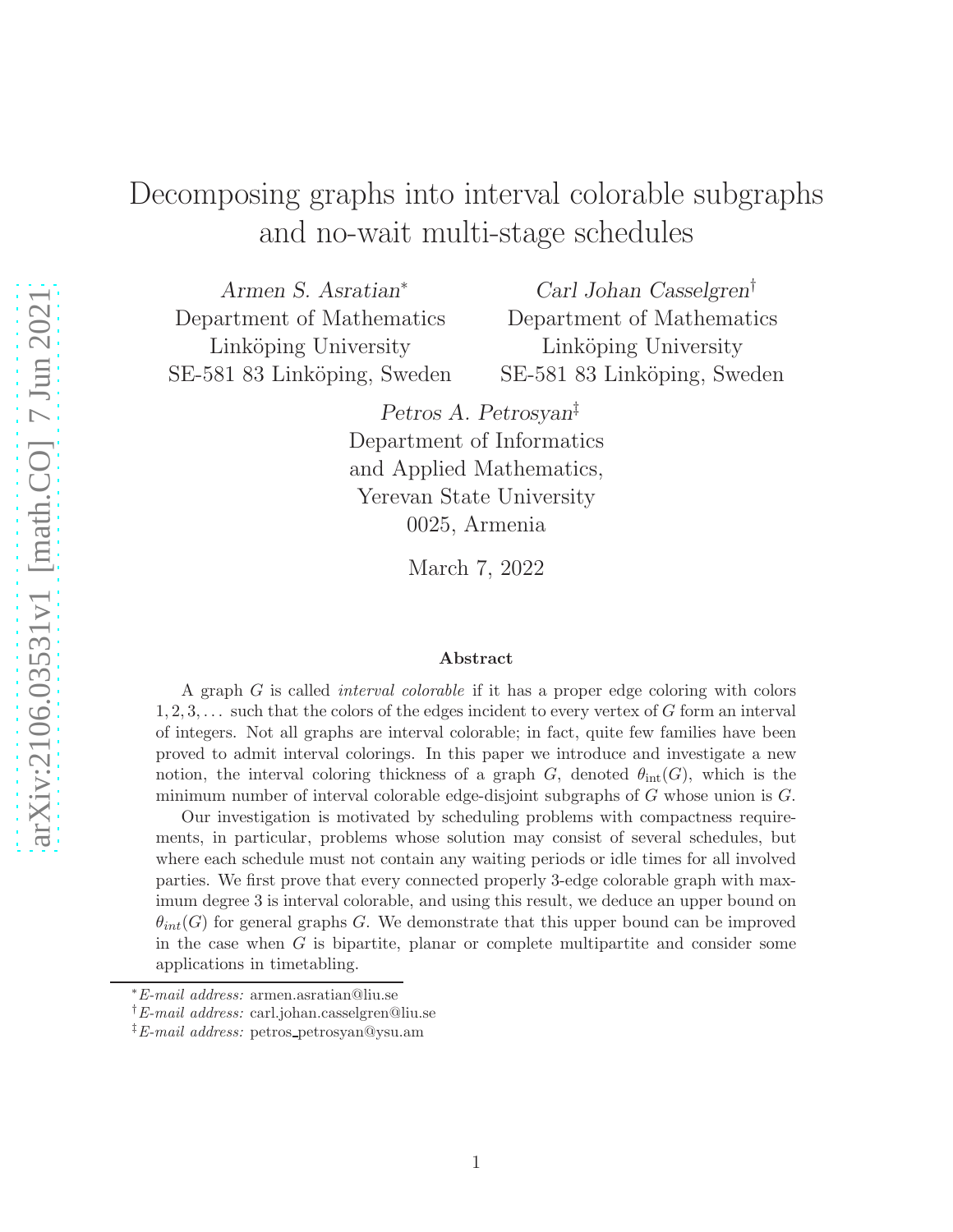# 1 Introduction

## 1.1 Background, motivation and our contribution

The classical graph coloring problem is the problem of assigning positive integers, identified as colors, to the vertices or edges of a graph so that no two adjacent vertices/edges receive the same color. A variety of topics in computer science and operations research such as scheduling, frequency assignment, and register allocation may be formulated as graph coloring problems, see e.g. [\[8,](#page-16-0) [13,](#page-17-0) [24\]](#page-17-1) and references therein. Many concrete applications involve extra constraints. Consider, for example, the classic school timetabling problem with an additional compactness requirement.

Example 1. In a school we want to schedule lectures so that they are consecutive for both teachers and classes. Constructing a schedule with  $t$  time periods satisfying these requirements is equivalent to the problem of finding an edge coloring of the graph G, with vertices for teachers and classes, and where every edge represents a lecture given by a certain teacher to a certain class, with colors  $1, 2, \ldots, t$  such that the colors of the edges incident to every vertex of G are distinct and form an interval of integers. Such a coloring is called an interval t-coloring of G.

The notion of interval colorings was introduced by Asratian and Kamalian in 1987 [\[5\]](#page-16-1) (available in English as [\[6\]](#page-16-2)), motivated by the problem of constructing such timetables. A graph is *interval colorable* if it has an interval *t*-coloring for some integer  $t$ . Not all graphs are interval colorable, a simple example is the complete graph  $K_3$  with 3 vertices.

Now consider another scenario.

<span id="page-1-0"></span>Example 2. Suppose that a provincial children's soccer competition is to take place in a town during a couple of days. In such a competition, teams from all over the province participate and each team takes part in a limited number of matches against competing teams. Moreover, since the competition involves teams from all over the province, for practical reasons, we require that every team's matches should be consecutive without any waiting periods during each of the competition days. Is it possible to schedule all matches during  $k \geq 1$  days so that the matches are consecutive for every team during each day?

In general, a solution to such a scheduling problem as in Example [2,](#page-1-0) where we ask for a schedule in a total of t time units partitioned into  $k \geq 1$  stages, i.e. disjoint time periods, so that a "no-wait" condition holds at each stage, we call a no-wait multi-stage schedule.

We can model Example [2](#page-1-0) in graph theoretical terms by forming a graph where vertices represent teams and edges represent matches. (Note that this graph is not complete, since not every team plays against every other team). Then a no-wait multi-stage schedule with  $k$ stages exists if and only if there is a *decomposition* of  $G$  into  $k$  interval colorable subgraphs, that is, a list of k subgraphs of G such that every edge of G appears in exactly one subgraph in the list. Thus, in general terms, the question of the existence of a no-wait multi-stage schedule can be formulated in graph theoretical terms as follows.

<span id="page-1-1"></span>**Problem 1.1.** Let G be a graph and  $k$  a positive integer. Is there a decomposition of  $G$  into k interval colorable subgraphs?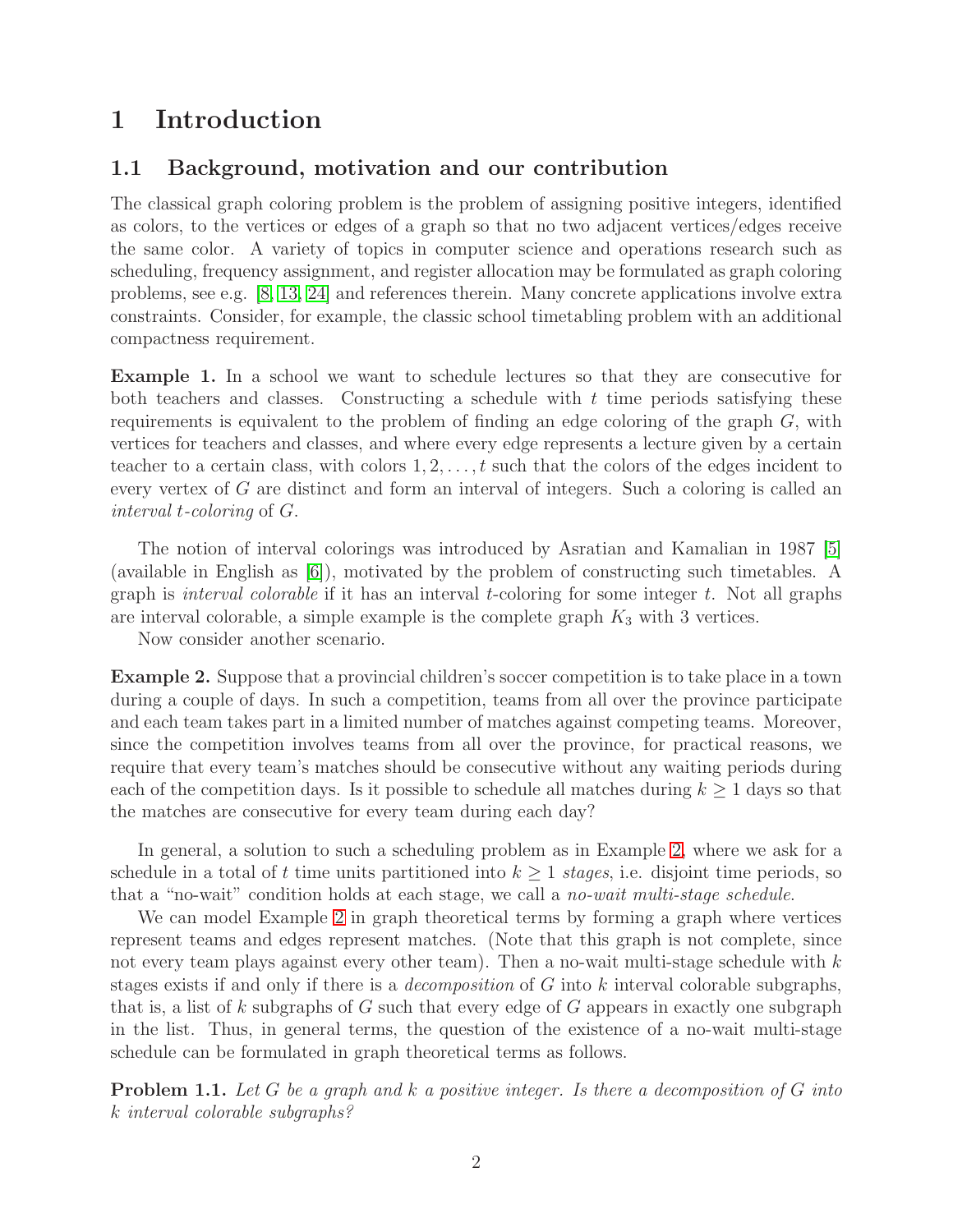The minimum integer  $k$  for which  $G$  admits such a decomposition we call the interval *coloring thickness* of G and denote by  $\theta_{\text{int}}(G)$ .

In this paper, we introduce and investigate the parameter  $\theta_{\text{int}}(G)$ ; our investigation is motivated by scheduling problems whose solutions permit a schedule partitioned into several stages, but each such stage must not contain any waiting periods or idle times for each involved party.

For instance, in the timetabling problem described above, we might ask for a weekly school timetable, where the schedule for each day satisfies the no-wait condition; this application is investigated in some detail in Section [3.2.2.](#page-10-0) Naturally, there are many more scheduling problems where a no-wait multi-stage schedule is desirable; let us here just consider two further concrete examples. Firstly, we have the following variation of the well-known open shop problem [\[17\]](#page-17-2) with an additional compactness requirement.

**Example 3.** We are given m processors  $P_1, \ldots, P_m$  and n jobs  $J_1, \ldots, J_n$  to be processed within a period of t consecutive time units. Each job  $J_i$  consists of tasks  $T_{i1}, \ldots, T_{im}$  which has to be processed on  $P_1, \ldots, P_m$ , respectively. For simplicity, we assume that the processing time of each task is 0 or 1. Different tasks of the same job cannot be processed simultaneously and no processor can work on two tasks at the same time. Furthermore, we assume that all tasks  $T_{i1}, \ldots, T_{im}$  of  $J_i$  are to be executed contiguously, and, similarly, there should be no waiting periods for the processors, i.e. all tasks of  $P_j$  should be executed contiguously.

Is it possible to schedule all jobs within a total of  $t$  consecutive time units, partitioned into  $k$  stages, so that the no-wait condition holds at each stage? That is, rather than requiring that the whole schedule satisfies a no-wait condition, which is a quite strong requirement, we ask for a no-wait multi-stage schedule. Naturally, such a schedule is desirable when a production process may be partitioned into several disjoint time periods, e.g. days. A solution with  $k$ stages exists if and only if the bipartite graph B with vertices  $J_1, \ldots, J_n, P_1, \ldots, P_m$ , where the vertices  $J_i$  and  $P_j$  are joined by an edge if the processing time of the task  $T_{ij}$  is 1, satisfies  $\theta_{\rm int}(B) \leq k$ .

Finally, let us consider the following variation of a problem described by Bodur and Luedtke [\[7\]](#page-16-3).

Example 4. Suppose that some firms organise job interviews for possible candidates during a couple of days. We need to provide the schedule of job interviews where neither firm representatives nor candidates wait between their meetings during these days. If we construct a bipartite graph H with parts F and C, where vertices in F represent firms and vertices in C represent candidates, and edges represent the required interviews, then the minimum number of days needed for a schedule of job interviews without waiting periods is precisely equal to  $\theta_{\rm int}(H)$ .

From a theoretical point of view, the problem of determining whether a (bipartite) graph G has an interval coloring (or, equivalently, whether  $\theta_{\rm int}(G) = 1$ ) is NP-complete [\[33\]](#page-18-0). However some classes of graphs have been proved to admit interval colorings; it is known, for example, that trees, regular and complete bipartite graphs [\[5,](#page-16-1) [18\]](#page-17-3), bipartite graphs with maximum degree at most three [\[18\]](#page-17-3), doubly convex bipartite graphs [\[4,](#page-16-4) [21\]](#page-17-4), grids [\[14\]](#page-17-5), outerplanar bipartite graphs [\[15\]](#page-17-6) and some classes of biregular bipartite graphs [\[3,](#page-16-5) [9,](#page-16-6) [10,](#page-16-7) [18,](#page-17-3) [19,](#page-17-7) [22,](#page-17-8) [31,](#page-18-1) [39\]](#page-18-2) have interval colorings.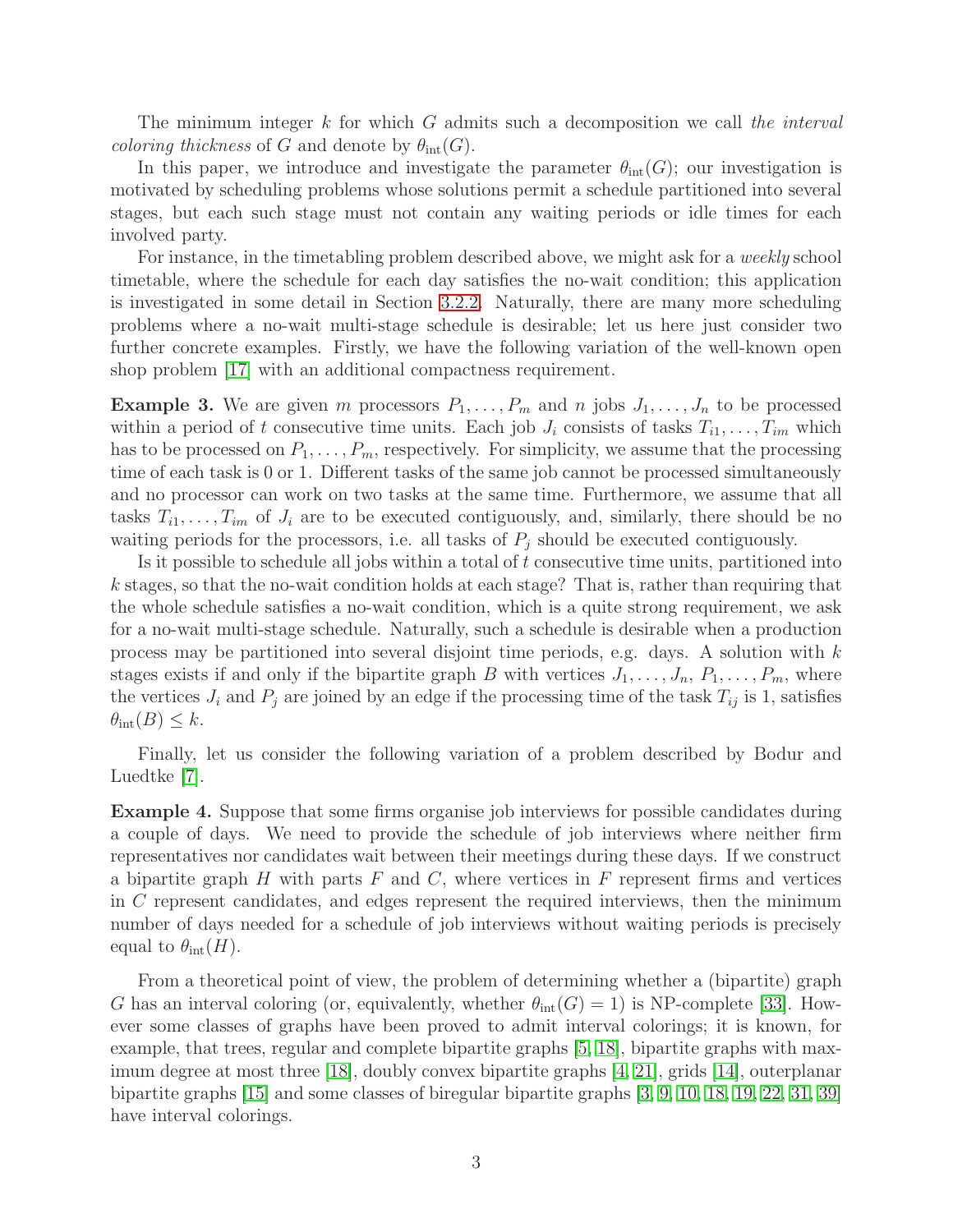Due to the NP-hardness of computing the parameter  $\theta_{\text{int}}(G)$ , in this paper we focus on locating tractable instances and proving constructive upper bounds on  $\theta_{\text{int}}$  for different families of graphs. First we prove that every connected 3-edge colorable graph with maximum degree 3 is interval colorable, and using this result we deduce a general upper bound on the interval coloring thickness of an arbitrary graph. Then we investigate the parameter  $\theta_{\text{int}}$  for various families of graphs; in particular, we demonstrate how this general upper bound on  $\theta_{\rm int}(G)$  can be improved in the case when G is bipartite, planar or complete r-partite. We conclude the paper by pointing to some open problems.

## 1.2 Graph theoretical preliminaries

We use [\[38\]](#page-18-3) for terminology and notation not defined here. All graphs considered are finite, undirected, allow multiple edges and contain no loops, unless otherwise stated.

A simple graph is a graph without loops and multiple edges.  $V(G)$  and  $E(G)$  denote the sets of vertices and edges of a graph G, respectively. We denote by  $\Delta(G)$  and  $\delta(G)$  the maximum and minimum degrees of the vertices of a graph G, respectively, and by  $d_G(v)$  (or just  $d(v)$ ) the degree of a vertex v in G. A graph G is called *subcubic* if  $\Delta(G) \leq 3$ . The distance  $d_G(u, v)$  between two vertices u and v in G is the length of a shortest path between  $u$  and  $v$  in  $G$ .

A 2-factor of a graph G (where loops are allowed) is a 2-regular spanning subgraph of G. Petersen's well-known theorem [\[30\]](#page-18-4) asserts that every  $2r$ -regular graph (where loops are allowed) can be decomposed into edge-disjoint 2-factors.

A proper t-edge coloring of a graph G is a mapping  $\alpha : E(G) \longrightarrow \{1, \ldots, t\}$  such that  $\alpha(e) \neq \alpha(e')$  for every pair of adjacent edges e and e' in G. If  $e \in E(G)$  and  $\alpha(e) = k$  then we say that the edge e is colored k. The chromatic index  $\chi'(G)$  of a graph G is the minimum number  $t$  for which there exists a proper  $t$ -edge coloring of  $G$ . The two famous theorems on edge coloring are König's theorem [\[23\]](#page-17-9), which states that  $\chi'(G) = \Delta(G)$  if G is bipartite, and Vizing's theorem [\[35\]](#page-18-5) which asserts that  $\chi'(G) \leq \Delta(G) + 1$  for any simple graph G. In addition, Shannon's theorem [\[34\]](#page-18-6) states that  $\chi'(G) \leq \frac{3}{2}\Delta(G)$  for any graph G. Vizing's theorem partitions the set of simple graphs into two sets, namely the graphs G that satisfy  $\chi'(G) = \Delta(G)$ , and  $\chi'(G) = \Delta(G) + 1$ , respectively; the latter family of graphs is called Class 2 and the former Class 1.

If  $\alpha$  is an edge coloring of G and  $v \in V(G)$ , then  $S_G(v, \alpha)$  (or  $S(v, \alpha)$ ) denotes the set of colors appearing on edges incident to v. For two positive integers a and b with  $a \leq b$ , we denote by  $[a, b]$  the interval of integers  $\{a, a+1, \ldots, b\}.$ 

## 2 A new class of interval colorable graphs

It was shown in [\[6\]](#page-16-2) that the condition  $\chi'(G) = \Delta(G)$  is necessary (but not sufficient) for a graph  $G$  to be interval colorable. Here we show that this condition is sufficient for  $G$  to be interval colorable if  $G$  is a connected subcubic graph; this generalizes the result of Hansen [\[18\]](#page-17-3) that all bipartite subcubic graphs are interval colorable.

<span id="page-3-0"></span>**Theorem 2.1.** Let G be a graph with  $\chi'(G) = \Delta(G) \leq 3$ . If no component of G is an odd cycle, then G is interval colorable.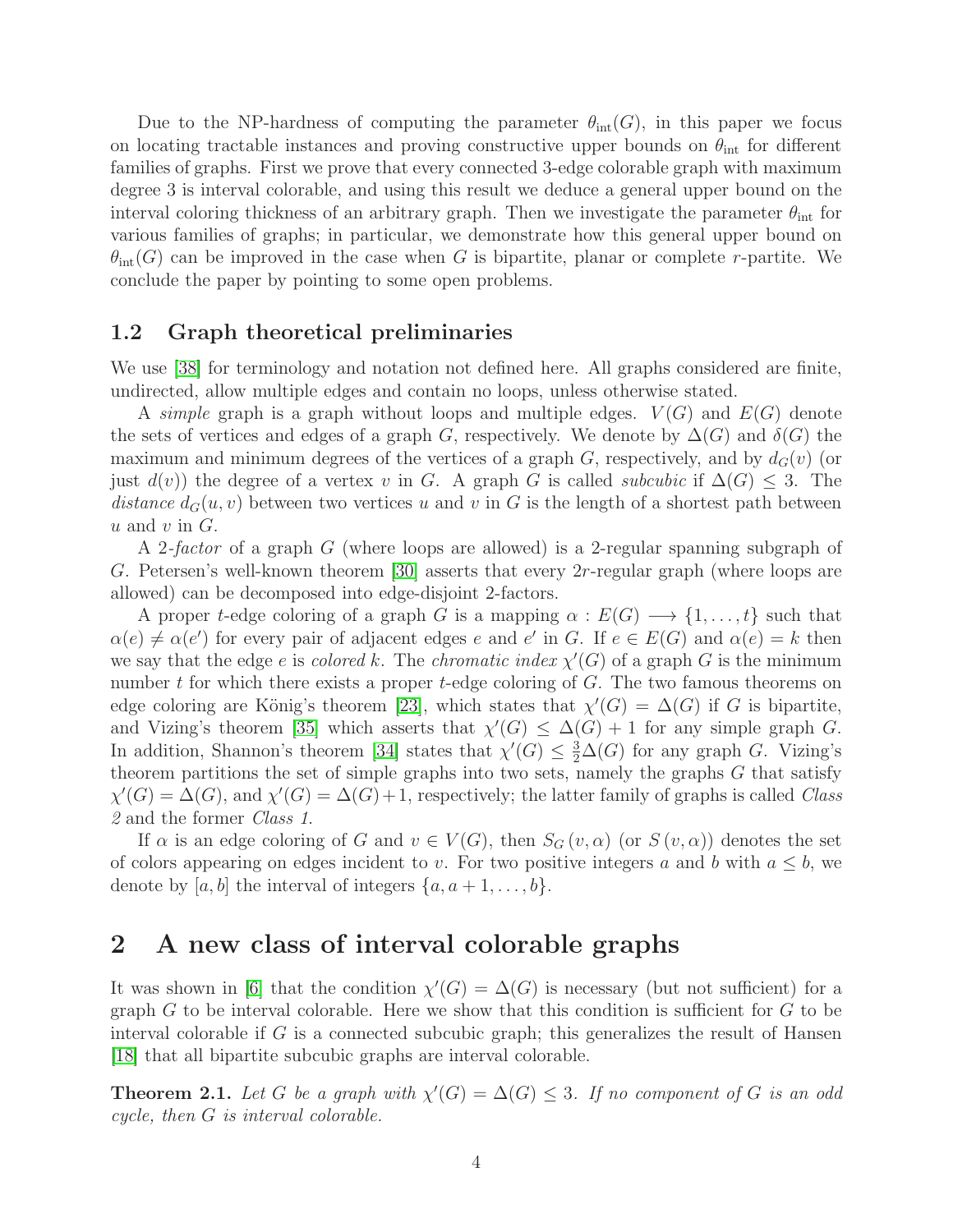Clearly, the condition on odd cycles is necessary. Before proving the theorem, let us also note that it is sharp with respect to the maximum degree; the graph obtained from a triangle  $v_1v_2v_3v_1$  by adding a path of length two with a new internal vertex vertex  $v_{ij}$  between any pair of distinct vertices  $v_i, v_j$  satisfies the condition  $\chi'(G) = \Delta(G) = 4$ , but is not interval colorable.

*Proof of Theorem [2.1.](#page-3-0)* If G has maximum degree at most 2, then G is trivially interval colorable, so assume that  $\Delta(G) = 3$ . Since  $\chi'(G) = \Delta(G)$ , there is a proper 3-edge coloring of G using colors 1, 2, 3. Let  $M$  be the set of edges colored 1.

From this edge coloring of G, we define an edge-colored graph T as follows: a vertex  $v$  is in  $V(T)$  if and only if  $v \in V(G)$  and v is a vertex of degree 1 in  $G - M$ , or v is incident with an edge of  $M$  (or both). The edge set of  $T$  consists of blue, red and green edges:

- every edge of M is in  $E(T)$  and is colored red;
- two vertices of degree 1 that are endpoints of a (maximal) path in  $G-M$  of even length are joined by an blue edge in  $T$ ;
- two vertices of degree 1 that are endpoints of a (maximal) path in  $G-M$  of odd length are joined by an green edge in T.

Note that T is a bipartite graph with maximum degree 2. Moreover, if C is a cycle of  $T$ , then every second edge of  $T$  is red.

**Claim 2.2.** There is a vertex coloring  $c: V(T) \to \{A, B\}$  such that every edge that is in a path or in a cycle of T with an even number of blue edges, satisfies that

- (i) both endpoints of a red or green edge are colored by the same color  $(A \text{ or } B)$ ;
- (ii) the endpoints of a blue edge are colored by different colors.

Moreover, every edge of a cycle C with an odd number of blue edges satisfies  $(i)$  and  $(ii)$ except for one red edge e of C whose endpoints are colored by different colors. Additionally, we can select this edge e to be any of the red edges of C.

Proof. The claim trivially holds for any path or cycle with an even number of blue edges; just color the vertices of every component of  $T$  sequentially so that they satisfy the conclusion of the claim. That the statement holds for cycles of  $T$  with an odd number of blue edges is a straightforward exercise left to the reader. □

We continue the proof of the theorem. Let c be a coloring of  $T$  satisfying the conclusion of the claim.

Consider a cycle  $C$  in  $T$  with an odd number of blue edges. If  $C$  corresponds to an even cycle in G, then C is good. If C corresponds to an odd cycle  $C_G$  in G, then by assumption, some edge of M must be incident with a vertex of  $C_G$ ; that is, some vertex of  $C_G$  of degree two in  $G-M$  is in T. Consider a maximal path P in  $G-M$  that is in  $C_G$  and such that some internal vertex  $u$  of  $P$  is incident with an edge of  $M$ . We choose the coloring  $c$  on  $C$  such that a red edge incident with an endpoint  $v$  of  $P$  is colored by different colors. Moreover, without loss of generality, we assume that  $u$  is an internal vertex of  $P$  incident with an edge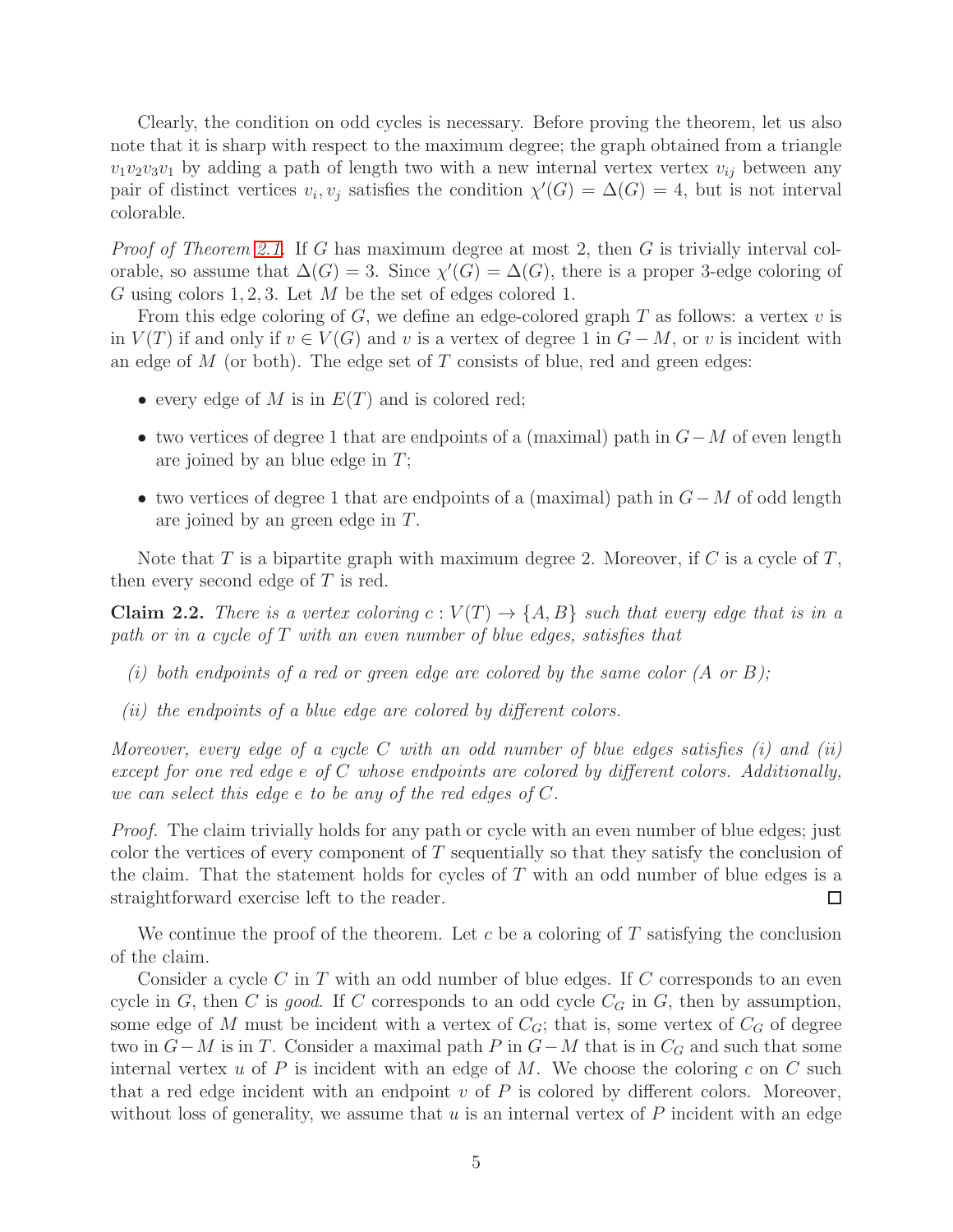of M, such that the distance between v and u is minimal. Finally, assume that if  $d_G(u, v)$ is odd, then  $c(u) \neq c(v)$ , and if  $d_G(u, v)$  is even, then  $c(u) = c(v)$ . (This can be achieved by possibly swapping all colors (under  $c$ ) on the component  $C$  if necessary; note that  $u$  is not in  $C.$ 

Thus, we may assume that for every cycle  $C$  in  $T$  with an odd number of blue edges, if C is not good, then the following holds:

(a) there is exactly one red edge  $e$  of  $C$  whose endpoints are colored differently. Moreover, one endpoint of e is an endpoint of a component P in  $G - M$  that is a path, which satisfies that some internal vertex of  $P$  is incident with an edge from  $M$ . Additionally, if u is the internal vertex of P with shortest distance to v that is incident with an edge from M, then u and v are colored differently (under c) if  $d_P(u, v)$  is odd, and they are colored by the same color (under c) if  $d_P(u, v)$  is even.

We are now ready to color the edges of  $G$ ; since  $G-M$  is a bipartite graph with maximum degree two, its components are paths and even cycles.

For every component Q of  $G - M$ , we color the edges alternately by colors 2 and 3. If Q is a cycle then this yields a proper coloring of the edges of  $Q$ ; if  $Q$  is a path then we start with color 2 at a vertex colored A if  $Q$ , and color 3 at a vertex of  $Q$  colored B. This yields a proper coloring of  $G - M$  since every odd maximal path of  $G - M$  corresponds to a green edge in T, and every even maximal path of  $G - M$  corresponds to a blue edge.

An edge of M is colored by color 1 if both its endpoints are colored A, and by color 4 if both its endpoints are colored B. Since an endpoint x of a path P in  $G - M$  is incident to an edge colored 2 from P if  $c(x) = A$ , and an edge colored 3 if  $c(x) = B$ , this yields an interval coloring of the hitherto edge-colored subgraph of G.

It remains to color the edges of M that correspond to red edges whose endpoints are colored differently under c. Every such red edge is in a unique cycle in T with an odd number of blue edges. So consider such a cycle C in T. If C is good, then we recolor all its edges by colors 2 and 3 alternately. If C is not good, then we consider some cases.

Let  $e = vx$  be an edge of M in C, whose endpoints are colored differently. Then v is an endpoint of a path P in  $G-M$  containing an internal vertex u, that is incident with an edge from M, and satisfying that  $d_P (u, v)$  is minimal w.r.t to this property.

- If  $d_P(u, v)$  is even and  $c(u) = c(v) = A$ , then we recolor the edges on the portion of P from u to v by colors 0 and 1 alternately, and starting with color 0 at u, and color  $xv$ by the color 2; if  $c(u) = c(v) = B$ , then we proceed similarly, but use colors 5 and 4 on the portion of P from u to v, and starting with color 5 at u, and color  $xv$  by the color 3;
- if  $d_P(u, v)$  is odd and  $c(u) = A$  and  $c(v) = B$ , then we recolor the edges on the portion of P from u to v by colors 0 and 1 alternately, and starting with color 0 at  $u$ , and color xv by the color 1; if  $c(u) = B$  and  $c(v) = A$ , then we proceed similarly, but use colors 5 and 4 on the portion of P from u to v, and starting with color 5 at u, and color  $xv$ by the color 4.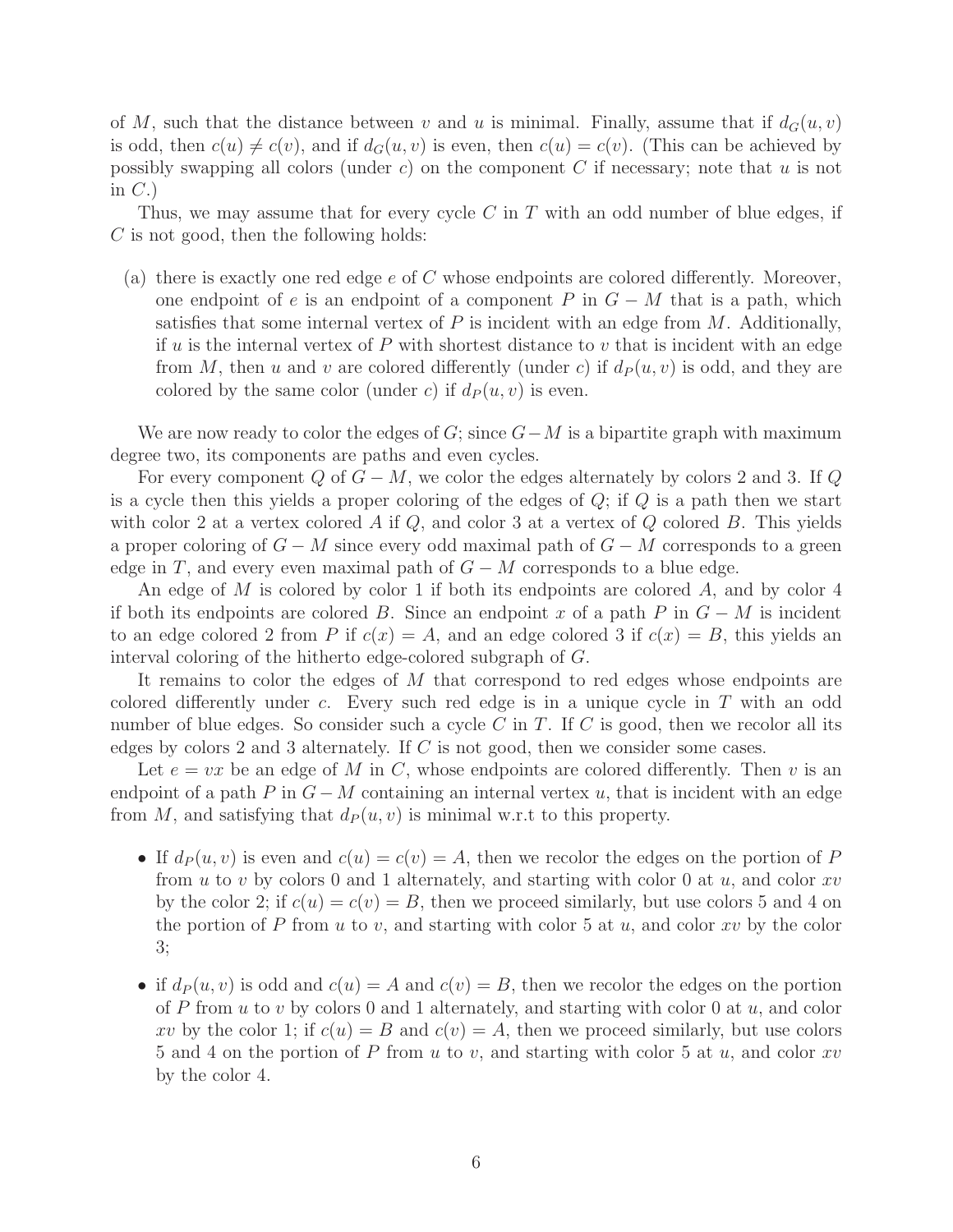Recall that red edges of T whose endpoints are colored differently under c are all in different components of T. Hence, by repeating this process for every red edge of T whose endpoints are colored differently (under c) we obtain an interval edge coloring of  $G$ .  $\Box$ 

**Corollary 2.3.** A connected subcubic graph G is interval colorable if and only if  $\chi'(G)$  =  $\Delta(G)$ .

By König's edge coloring theorem [\[23\]](#page-17-9),  $\chi'(G) = \Delta(G)$  for any bipartite graph G. This and Theorem [2.1](#page-3-0) imply the following:

<span id="page-6-2"></span>**Corollary 2.4.** ([\[18\]](#page-17-3)) If G is a bipartite graph with maximum degree at most 3, then G has an interval coloring.

Other families of graphs that satisfy the hypothesis of Theorem [2.1](#page-3-0) include the so-called series-parallell graphs, that is, graphs that can be obtained recursively from a single edge by the operations of subdividing and doubling edges. Every simple series-parallel graph with maximum degree at least 3 is Class 1 [\[26\]](#page-17-10); thus every such graph is interval colorable. Since every outerplanar graphs is series-parallell, this generalizes a result of [\[29\]](#page-18-7).

# 3 Upper bounds on the interval coloring thickness of graphs

A natural strategy for proving upper bounds on the interval coloring thickness of graphs is to consider decompositions into graphs that are known to admit interval colorings. In this section we present some results in this vein.

## 3.1 A general upper bound on  $\theta_{\text{int}}(G)$

In this section we prove a general upper bound on  $\theta_{int}(G)$  for an arbitrary graph G in terms of its chromatic index. For the proof of this result we need the following lemma, the proof of which is left to the reader.

<span id="page-6-0"></span>**Lemma 3.1.** Let  $H$  be an interval colorable graph. If  $G$  is obtained by

- (i) adding a new pendant edge to H, or
- (ii) adding a cycle C with exactly one common vertex v with H that has degree 1 in H,

then G is interval colorable.

Note that Lemma [3.1](#page-6-0) implies the following:

**Proposition 3.2.** If G is a connected graph with  $\Delta(G) \geq 3$  where any two cycles are vertexdisjoint, then G admits an interval coloring.

Let us now prove the main result of this section.

<span id="page-6-1"></span>**Theorem 3.3.** For any graph  $G$ ,  $\theta_{\rm int}(G) \leq 2 \left[ \frac{\chi'(G)}{5} \right]$  $\left(\frac{G}{5}\right)$ .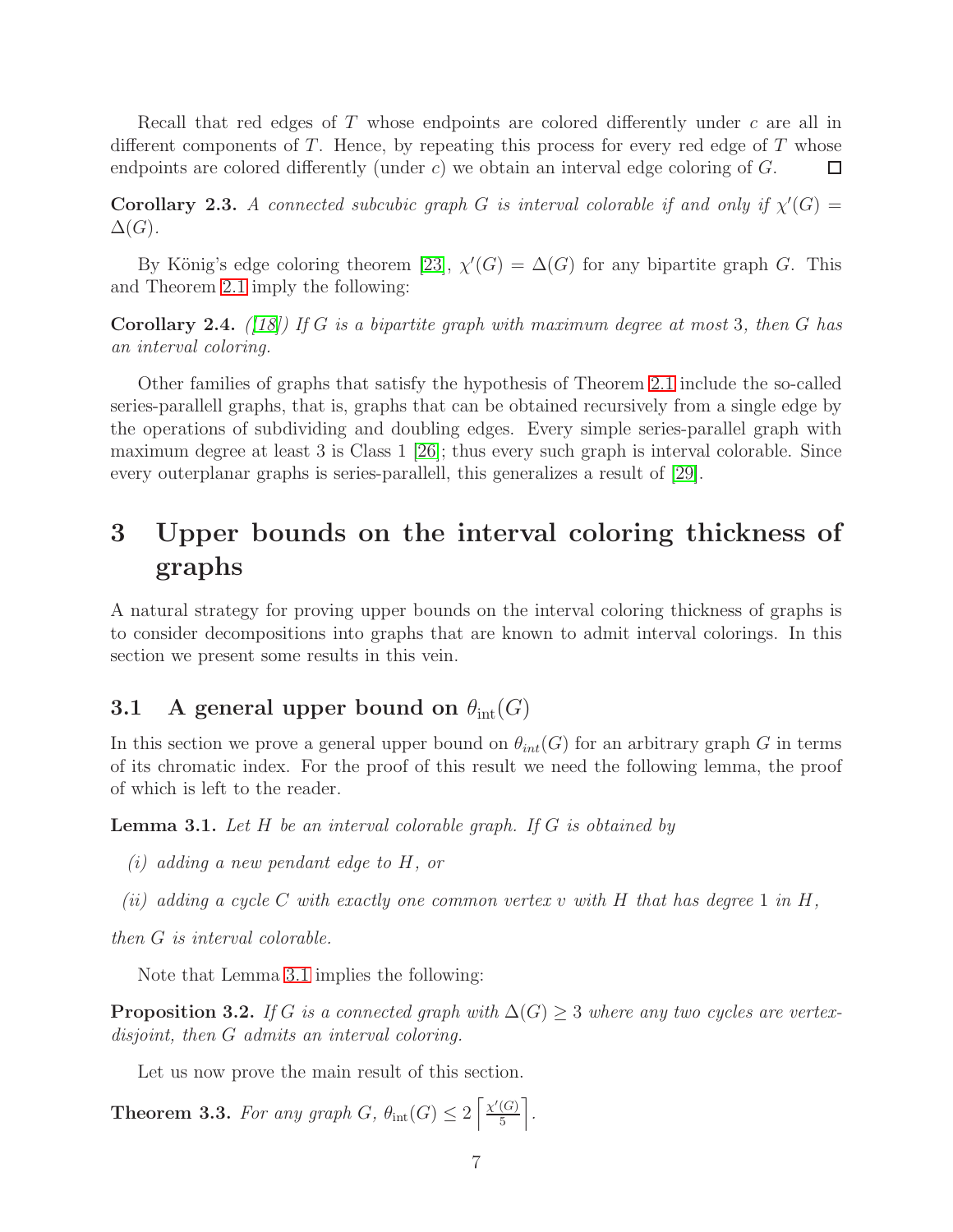Proof. Without loss of generality we assume that G is connected.

Case 1.  $\chi'(G) \leq 5$ .

We will show that  $\theta_{int}(G) \leq 2$ . Consider a proper 5-edge coloring of G and let  $M_i$  denote the set of edges colored i, for  $i = 1, \ldots, 5$ . Furthermore, let H and F be the subgraphs of G induced by the sets  $M_1 \cup M_2$  and  $M_3 \cup M_4 \cup M_5$ , respectively. Clearly,  $\Delta(F) \leq 3$  and H is a bipartite graph with  $\Delta(H) \leq 2$ .

Let  $F_0$  be the subgraph of F obtained from F by removing all components from F that are odd cycles. Then  $F_0$  is interval colorable by Theorem [2.1.](#page-3-0)

Now, if  $F$  contains no odd cycles, then we are done, because  $H$  is interval colorable. Otherwise, the nontrivial components of  $F - E(F_0)$  are  $l \geq 1$  uncolored components  $C_i$  that are odd cycles.

Since  $G = H \cup F$  is connected, there is a path  $P_1$  in H where one endpoint  $x_1$  is in  $V(F_0)$ , and the other endpoint  $y_1$  is in one of the odd cycles  $C_1, \ldots, C_l$ , say  $C_1$ . Moreover, we assume that  $C_1$  is the odd cycle from  $\{C_1, \ldots, C_l\}$  with shortest distance to  $F_0$  in  $G$ ; then  $P_1$  is disjoint from all the cycles  $C_2, \ldots, C_l$ .

By Lemma [3.1,](#page-6-0) the graph  $F_0 \cup C_1 \cup P_1$  is interval colorable. Put  $F_1 = F_0 \cup C_1 \cup P_1$  and  $H_1 := H - E(P_1)$ . Then  $H_1$  is interval colorable as well. The number of components that are odd cycles in  $F - V(F_1)$  is  $l - 1$ ; thus by continuing this process we will obtain an interval colorable graph  $F_l$  containing all odd cycles of F. Moreover, the subgraph  $H_l$  of H is interval colorable because it is bipartite and has maximum degree at most 2. Hence,  $\theta_{\text{int}}(G) \leq 2$ .

Case 2.  $\chi'(G) \geq 6$ .

Consider a proper edge coloring of G with colors  $1, 2, ..., \chi'(G)$ . Let  $t = \frac{\chi'(G)}{5}$  $\frac{(G)}{5}$  and let  $M_i$  denote the set of edges colored i, for  $i = 1, \ldots, \chi'(G)$ . We define the subgraphs  $\overline{G_1}, \ldots, \overline{G_k}$ of G, where  $k = \left[\frac{\chi'(G)}{5}\right]$  $\left[\frac{G}{5}\right]$  as follows: For each  $j = 1, \ldots, t$ , let  $G_j$  be the subgraph induced by the set of edges  $M_{5j-4} \cup M_{5j-3} \cup \cdots \cup M_{5j}$ . If  $t = k$ , then  $G = \bigcup_{i=1}^{t} G_i$ ; otherwise if  $t \neq k$ , then  $t + 1 = k$ . In this case we define  $G_k$  as the subgraph induced by the set  $\bigcup_{i=t+1}^k M_i$ . For each  $i = 1, \ldots, k, G_i$  is a graph with  $\Delta(G_i) \leq 5$  colored with 5 colors. Therefore, by the result in Case 1,  $\theta_{\rm int}(G_i) \leq 2$ . Thus  $\theta_{\rm int}(G) \leq 2k = 2 \left[ \frac{\chi'(G)}{5} \right]$  $\frac{(G)}{5}$ .  $\Box$ 

By the well-known edge coloring theorems by Shannon [\[34\]](#page-18-6) and Vizing [\[35\]](#page-18-5) we have the following consequence of Theorem [3.3.](#page-6-1)

<span id="page-7-0"></span>Corollary 3.4. (i) For any graph  $G$ ,  $\theta_{\rm int}(G) \leq 2 \left[ \frac{3\Delta(G)}{10} \right]$ . (ii) For any simple Class 1 graph G,  $\theta_{\rm int}(G) \leq 2 \left[ \frac{\Delta(G)}{5} \right]$  $\left[\frac{(G)}{5}\right]$ . (iii) For any simple Class 2 graph G,  $\theta_{\rm int}(G) \leq 2 \left[ \frac{\Delta(G)+1}{5} \right]$  $\frac{x}{5}$   $\left. \frac{x}{5} \right.$ 

It is well-known that the upper bounds in Vizing's and Shannon's theorems can be achieved by polynomial-time algorithms (see e.g. [\[32\]](#page-18-8)), so the proof of Theorem [3.3](#page-6-1) combined with these proofs yield efficient algorithms for finding decompositions and colorings attaining the upper bounds in Corollary [3.4.](#page-7-0)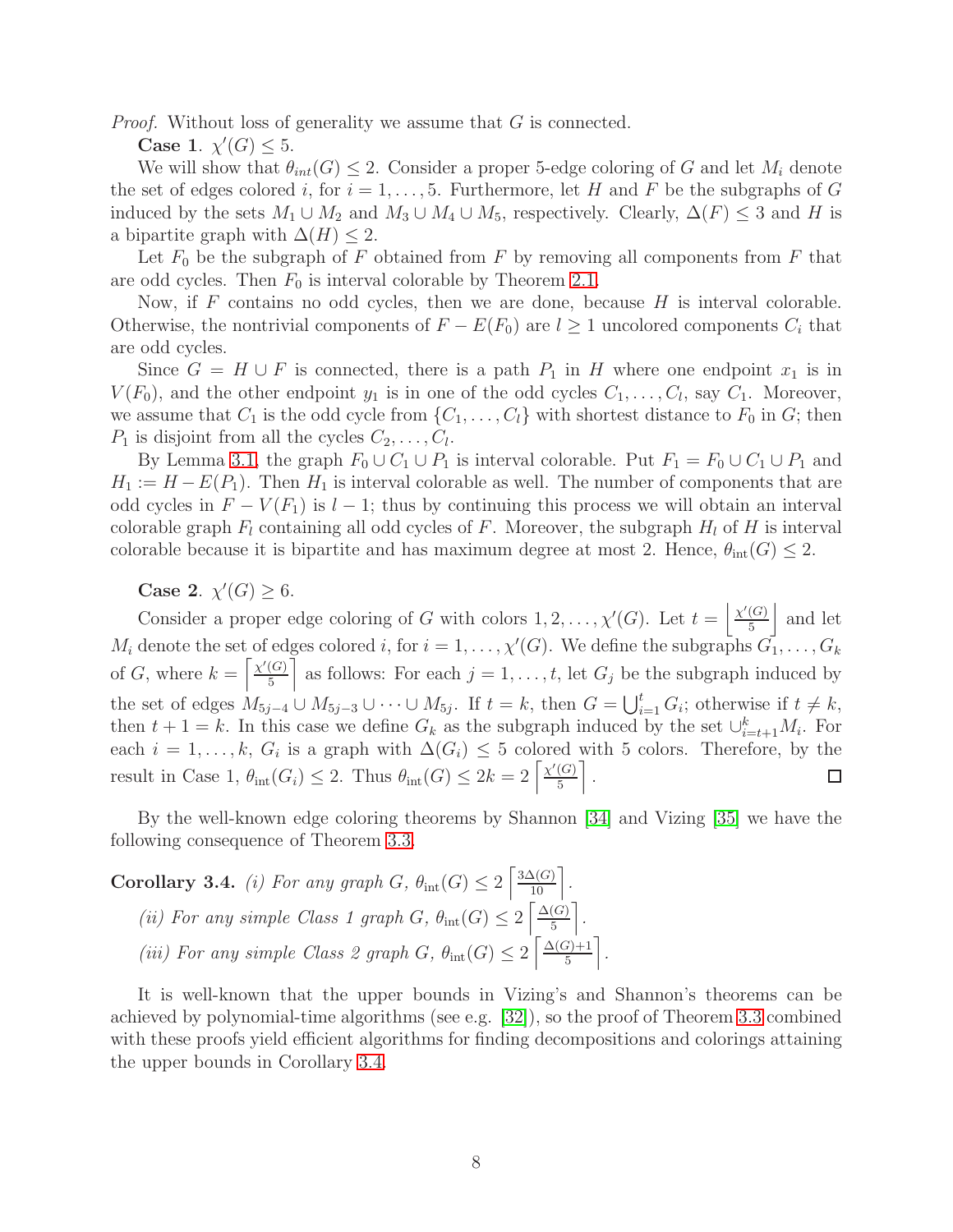## 3.2 Bipartite graphs

There is a prominent line of research on interval colorings of bipartite graphs. This family of graphs is also particularly interesting due to applications in scheduling problems and timetabling. In this section we prove upper bounds on  $\theta_{\rm int}(G)$  for bipartite graphs G and also consider a specific application involving weekly school timetables.

### 3.2.1 General upper bounds on  $\theta_{\text{int}}(G)$

Every bipartite graph G with  $\Delta(G) \leq 3$  is, by Corollary [2.4,](#page-6-2) interval colorable. It is also easy to show that  $\theta_{\rm int}(G) \leq \left[\frac{\Delta(G)}{3}\right]$  $\left[\frac{G}{3}\right]$  for any bipartite graph G with  $\Delta(G) \geq 4$  by proceeding as in the proof of Theorem [3.3:](#page-6-1) partition  $E(G)$  into  $\Delta = \Delta(G)$  matchings  $M_1, \ldots, M_\Delta$  and define  $k = \left\lceil \frac{\Delta}{3} \right\rceil$  disjoint sets of edges consisting of triples of matchings, and possibly one consisting of one or two matchings. Each such set of edges induces a bipartite subgraph of maximum degree not exceeding 3, which thus is interval colorable by Corollary [2.4.](#page-6-2)

Therefore  $\theta_{int}(G) \leq k$ .

We prove here a slightly stronger result which can be useful in scheduling problems where several schedules of roughly equal "size" is desirable (see Proposition [3.10\)](#page-11-0).

<span id="page-8-0"></span>**Proposition 3.5.** If G is a bipartite graph with  $\Delta(G) \geq 4$ , then  $\theta_{\rm int}(G) \leq \left[\frac{\Delta(G)}{3}\right]$  $\left(\frac{G}{3}\right)$ . Moreover G can be decomposed into  $\left[\frac{\Delta(G)}{3}\right]$  $\left(\frac{G}{3}\right)^{2}$  edge-disjoint interval colorable subgraphs in such a way that at each vertex the numbers of incident edges, in any pair of subgraphs, differ by at most one.

*Proof.* Let  $k = \frac{\Delta(G)}{3}$  $\left[\frac{G}{3}\right]$ . We define a new bipartite graph H by splitting each vertex v of degree at least  $k+1$  into  $\frac{d(v)}{k}$  $\left| \frac{v}{k} \right|$  vertices of degree k and possibly (if  $d(v) > k \cdot \left| \frac{d(v)}{k} \right|$  $\frac{(v)}{k}$  one extra vertex of degree  $d(v) - k \cdot \left| \frac{d(v)}{k} \right|$  $\left\lfloor \frac{v}{k} \right\rfloor$ . The partitioning of the edges in this splitting is arbitrary, other than ensuring that each vertex receives the correct degree. Since the graph H has maximum degree k, it has, by König's edge coloring theorem [\[23\]](#page-17-9), a proper k-edgecoloring. Now collapse  $H$  back into  $G$  and consider the induced coloring of the edges of  $G$ . Since each vertex of G is split into at most 3 vertices, every  $v \in V(G)$  can be incident to at  $\frac{d(v)}{k}$  $\left\lfloor \frac{v}{k} \right\rfloor$  edges of each color. On the other hand, corresponding to each vertex v there were  $d(v)$  $\left\lfloor \frac{v}{k} \right\rfloor$  vertices of degree k. Thus there must be at least  $\frac{d(v)}{k}$  $\left\lfloor \frac{v}{k} \right\rfloor$  edges of each color incident to v. This means that the obtained coloring of G satisfies the following condition: at each vertex the numbers of incident edges, in any pair of colors, differ by at most 1. Let  $G_i$  be the subgraph of G induced by the edges of color  $i, 1 \leq i \leq k$ . By construction, the degree of each vertex in  $G_i$  does not exceed 3. Then, by Corollary [2.4,](#page-6-2)  $G_i$  is interval colorable, for  $i = 1, 2, \ldots, k$ . Therefore  $\theta_{int}(G) \leq \left[\frac{\Delta(G)}{3}\right]$  $\left[\frac{(G)}{3}\right].$  $\Box$ 

We remark that since there are well-known efficient algorithms for finding an optimal proper edge coloring of a bipartite graph, the proof of the preceding proposition combined with the proof of Theorem [2.1,](#page-3-0) yields a polynomial-time algorithm for finding a decomposition, and interval colorings of the corresponding parts, attaining the upper bound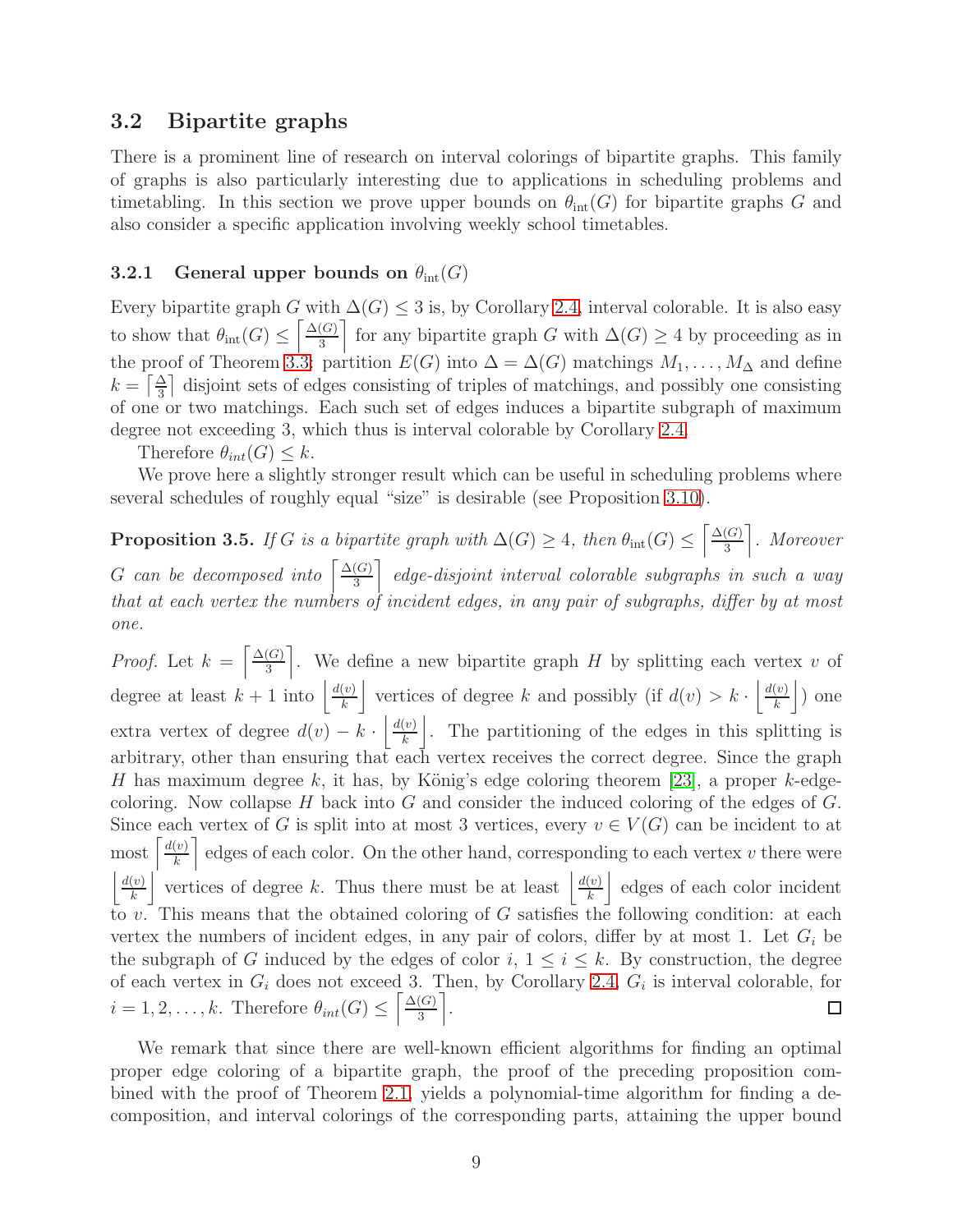$\theta_{\text{int}}(G) \leq \left[\frac{\Delta(G)}{3}\right]$  $\left(\frac{G}{3}\right)$ . This also holds for our next result, which is an improvement of the preceding proposition for Eulerian bipartite graphs. To prove it we need the following lemma.

<span id="page-9-1"></span>**Lemma 3.6.** If G is a bipartite graph with  $\Delta(G) = 2r$  and the degree of every vertex in G is 1, 2 or 2r, then G has an interval 2r-coloring  $\alpha$  such that for each  $v \in V(G)$  with  $d_G(v) = 2$ ,  $S_G(v, \alpha) = \{2i - 1, 2i\}$  for some  $i, 1 \leq i \leq r$ .

The proof of this lemma is similar to the proof of Theorem 2.1 in [\[1\]](#page-16-8), so we shall omit it.

<span id="page-9-0"></span>**Theorem 3.7.** If G is an Eulerian bipartite graph, then  $\theta_{int}(G) \leq \left[\frac{\Delta(G)}{4}\right]$  $\frac{(G)}{4}$ .

*Proof of Theorem [3.7.](#page-9-0)* For the proof, we construct a new graph  $G^*$  as follows: for each vertex  $u \in V(G)$  of degree  $2k$ , we add  $\frac{\Delta(G)}{2} - k$  loops at  $u\left(1 \leq k < \frac{\Delta(G)}{2}\right)$ . Clearly,  $G^*$  is a  $\Delta(G)$ -regular graph. By Petersen's theorem [\[30\]](#page-18-4),  $G^*$  can be decomposed into a union of edge-disjoint 2-factors  $F_1, \ldots, F_{\frac{\Delta(G)}{2}}$ . By removing all loops from the 2-factors  $F_1, \ldots, F_{\frac{\Delta(G)}{2}}$ , we obtain that the resulting graph G is a union of edge-disjoint subgraphs  $F'_1, \ldots, F'_{\frac{\Delta(G)}{2}}$ , where each  $F_i'$  is a collection of even cycles in  $G$ .

Since the maximum degree in G is even,  $\Delta(G) = 4l - 2$  or  $\Delta(G) = 4l$ , for some integer l. We now define the subgraphs  $Q_1, \ldots, Q_l$ , by setting  $Q_i = F'_{2i-1} \cup F'_{2i}, i = 1, \ldots, l-1$ , and setting  $Q_l = F'_{2l-1} \cup F'_{2l}$  if  $\Delta(G) = 4l$ , and  $Q_l = F'_{2l-1}$  if  $\Delta(G) = 4l - 2$ . By Lemma [3.6,](#page-9-1) each  $Q_i$  has an interval coloring; thus  $\theta_{int}(G) \leq l$ .

For a bipartite graph  $G$  with parts  $X$  and  $Y$ , we denote the maximum degree of the vertices in X by  $\Delta(X)$ ;  $\delta(X)$  denotes the minimum degree of these vertices.

For bipartite graphs where one of the parts  $X$  and  $Y$  has small maximum degree, the following upper bound is useful.

<span id="page-9-2"></span>**Proposition 3.8.** If G is a bipartite graph with parts X and Y, then

$$
\theta_{\rm int}(G) \le \min\{\Delta(X), \Delta(Y)\}.
$$

*Proof.* Let G be a bipartite graph with parts X and Y. We prove that  $\theta_{\rm int}(G) \leq \Delta(X)$ ; the proof is by induction on  $\Delta(X)$ .

If  $\Delta(X) = 1$ , then G is a disjoint union of stars, and thus  $\theta_{\rm int}(G) = 1$ . If  $\Delta(X) \geq k$ , then we form a subgraph  $H$  of  $G$  by picking one edge incident to each vertex of degree  $\Delta(X)$  in G. The graph H is a disjoint union of stars, and hence interval colorable. Since  $\Delta(G - E(H)) = \Delta(G) - 1$ , the desired result now follows by induction. □

The upper bound in Proposition [3.8](#page-9-2) is tight, since there are bipartite graphs without interval colorings where all vertices in one part have degree two (see e.g. [\[27\]](#page-17-11)).

 $\Box$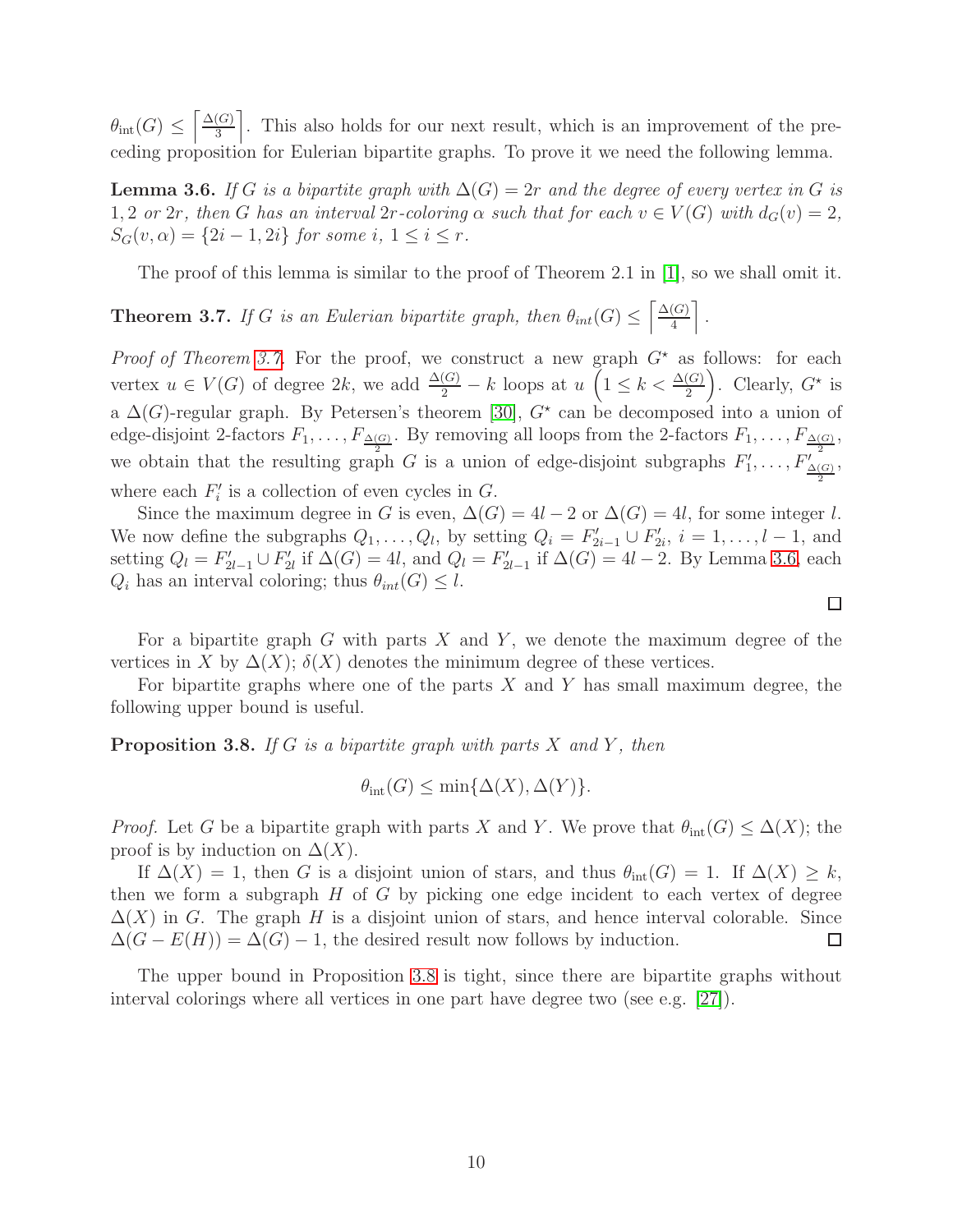#### <span id="page-10-0"></span>3.2.2 An application in timetabling

In this section we consider a detailed application of multi-stage no-wait schedules in school timetabling.

In a school, there are m teachers  $P_1, \ldots, P_m$  and n classes  $J_1, \ldots, J_n$ . A class consists of a set of students who follow exactly the same program. We are given an  $n \times m$  requirement matrix  $B = (b_{ij})$  where  $b_{ij}$  is the number of lectures involving class  $J_i$  and teacher  $P_j$ . We shall assume that all lectures have the same duration (say one period or one hour) and for every day of the week the lessons can take place in periods  $1, 2, 3, \ldots$ .

A weekly timetable for k days, corresponding to the requirement matrix  $B$ , is a sequence  $S = (S_1, S_2, \ldots, S_k)$  of k arrays with n rows satisfying the following conditions:

- (i) each entry of  $S_l$  is either one of the members of the set  $\{P_1, \ldots, P_m\}$  or is empty,  $l=1,\ldots,k;$
- (ii) the total number occurences of the symbol  $P_j$  in the *i*th row of the arrays  $S_1, \ldots, S_k$  is precisely  $b_{ij}$ , for  $j = 1, \ldots, m;$
- (iii) in each column of  $S_l$  all non-empty symbols are different,  $l = 1, \ldots, k$ .

Each of the arrays  $S_1, \ldots, S_k$  is called a *daily timetable*. If  $S_l = (s_{ih}^l)$  and  $s_{ih}^l$  is empty then the class  $J_i$  has a free lesson in the hth period. If however  $s_{ih}^l = P_j$  then class  $J_i$  has a lesson with teacher  $P_j$  that period. In fact, if  $k = 1$  then the array **S** is a daily and weekly timetable simultaneously.

Some results on weekly timetables were found byde Werra [\[36,](#page-18-9) [37\]](#page-18-10). In particular he showed that for any  $k \geq 2$  there exists a weekly timetable for k days in which the lessons for each class and each teacher are spread throughout the week as evenly as possible.

Let us now consider timetables without interruptions. We say that the class  $J_i$  (the teacher  $P_i$ ) has an *interruption* in a weekly timetable if there are two periods  $j_1$  and  $j_2$  at some day of the week, such that  $j_1 + 1 < j_2$ , the class  $J_i$  (the teacher  $P_j$ ) has lessons at the periods  $j_1$  and  $j_2$ , but it is free at the period  $j_1 + 1$ .

If there are no interruption for each of classes and teachers in the daily timetable  $S_i$ , for  $i = 1, \ldots, k$ , then we say that  $(S_1, S_2, \ldots, S_k)$  is a weekly timetable without interruptions.

Here we are specifically interested in whether there does exist a weekly timetable  $(S_1, S_2, \ldots, S_k)$ without interruptions, corresponding to the requirement matrix  $B$ . The next result shows that this problem is in fact equivalent to Problem [1.1,](#page-1-1) stated in the introduction, for a bipartite graph  $G = G(B)$  with parts  $V_1$  and  $V_2$ , where  $V_1 = \{J_1, \ldots, J_n\}$  and  $V_2 = \{P_1, \ldots, P_m\}$ , and where the vertices  $J_i$  and  $P_j$  are joined by  $b_{ij}$  edges.

**Proposition 3.9.** A weekly school timetable for k days without interruptions, corresponding to the requirement matrix B, exists if and only if  $\theta_{int}(G(B)) \leq k$ .

*Proof.* Suppose that there exists a weekly timetable  $S = (S_1, S_2, \ldots, S_k)$  without interruptions, corresponding to the requirement matrix B where  $S_l = (s_{ih}^l), l = 1, \ldots, k$ . Then we define an edge colored subgraph  $G_l$  of G as the subgraph formed by the edges with ends  $J_i$ and  $P_j$  colored h under condition that  $s_{ih}^l = P_j$ ,  $h = 1, 2, \ldots$ . Clearly, such a coloring of  $G_l$ is an interval coloring with colors  $1, 2, 3, \ldots$ .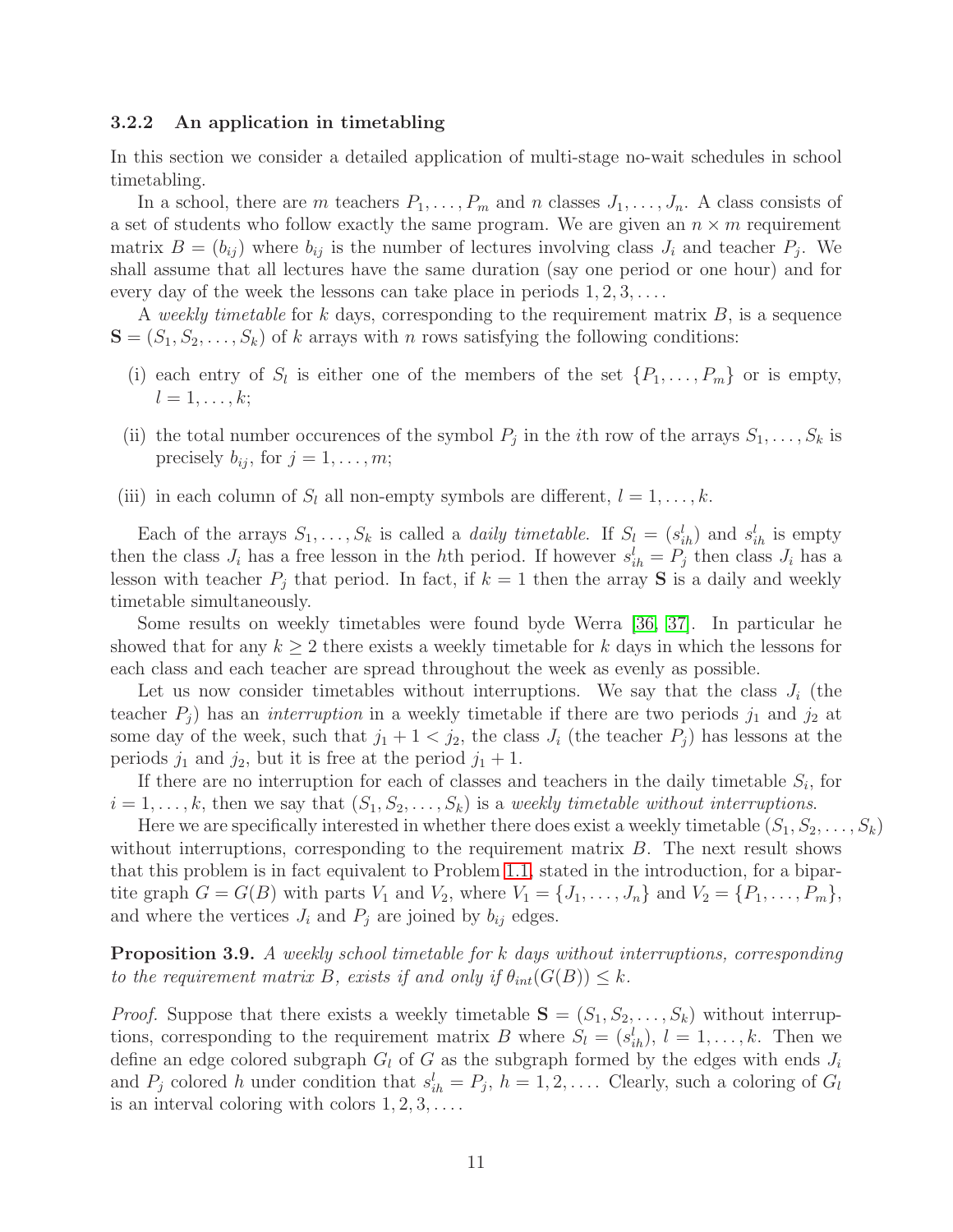Conversely, suppose that the graph  $G = G(B)$  can be decomposed into a union of k interval colorable subgraphs  $G_1, G_2, \ldots, G_k$ . Then we can define a weekly timetable  $S =$  $(S_1, S_2, \ldots, S_k)$  with  $S_l = (s_{ih}^l)$ , for  $l = 1, \ldots, k$ , as follows:  $s_{ih}^l = P_j$  if and only if an edge with ends  $J_i$  and  $P_j$  in  $G_l$  is colored  $h, l = 1, ..., k$ . □

Proposition [3.5](#page-8-0) can be reformulated as a result in terms of timetabling as follows:

<span id="page-11-0"></span>**Proposition 3.10.** Let  $B = (b_{ij})$  be an  $n \times m$  requirement matrix, let

$$
\Delta = \max \left\{ \max_{1 \leq j \leq m} \sum_{i=1}^n b_{ij}, \max_{1 \leq i \leq n} \sum_{j=1}^m b_{ij} \right\},\,
$$

and set  $k = \lceil \frac{\Delta}{3} \rceil$ . Then there is a weekly school timetable for k days without interruptions in which the lessons for each class and each teacher are spread throughout the week as evenly as possible.

#### 3.2.3 Biregular graphs

Now we consider biregular graphs; a bipartite graph is  $(a, b)$ -biregular if all vertices in one part have degree a and all vertices in the other part have degree b. Our investigation of biregular graphs is partially motivated by a well-known conjecture which suggests that all biregular graphs have interval colorings [\[20\]](#page-17-12). Moreover, biregular graphs arise naturally in some scheduling problems; for instance, in a school timetable (see section [3.2.2\)](#page-10-0) where all teachers have the same number of lectures, and this also holds for all classes, the problem of constructing a (weekly) timetable can be formulated in terms of an edge coloring problem of a biregular graph.

It is known that all  $(2, b)$ -biregular [\[18,](#page-17-3) [19,](#page-17-7) [22\]](#page-17-8) and  $(3, 6)$ -biregular graphs [\[9\]](#page-16-6) admit interval colorings. In this section we obtain some upper bounds on the interval coloring thickness of some biregular graphs. We shall need the following corollary of Lemma [3.6.](#page-9-1)

<span id="page-11-1"></span>**Corollary 3.11.** ([\[18\]](#page-17-3)) If G is a  $(2, 2r)$ -biregular  $(r \geq 2)$  bipartite graph with parts X and Y, then G has an interval 2r-coloring  $\alpha$  such that for each  $y \in Y$ ,  $S_G(y, \alpha) = [1, 2r]$  and for each  $x \in X$ ,  $S_G(x, \alpha) = \{2i - 1, 2i\}$  for some  $i, 1 \leq i \leq r$ .

Proposition 3.12. Let G be a bipartite graph.

- (i) If G is  $(3, 3r)$ -biregular  $(r > 2)$ , then  $\theta_{int}(G) < 2$ .
- (ii) If G is  $(k, kr)$ -biregular  $(k \geq 4, r \geq 2)$ , then  $\theta_{int}(G) \leq k 2$ .

Proof. We first prove the upper bound in (i).

Let G be a  $(3, 3r)$ -biregular bipartite graph with parts X and Y. Define a new graph H from G by splitting each vertex  $y \in Y$  into r vertices  $y^{(1)}, y^{(2)}, \ldots, y^{(r)}$  of degree 3. The graph  $H$  is cubic and bipartite, so by Hall's matching theorem, it has a perfect matching  $M$ .

In the graph G, M induces a subgraph F in which each vertex  $y \in Y$  has degree r and each vertex  $x \in X$  has degree 1, so F is interval colorable. Moreover, since  $G' = G - E(F)$ is  $(2, 2r)$ -biregular, it follows from Corollary [3.11](#page-11-1) that it has an interval 2r-coloring. Thus,  $\theta_{int}(G) \leq 2.$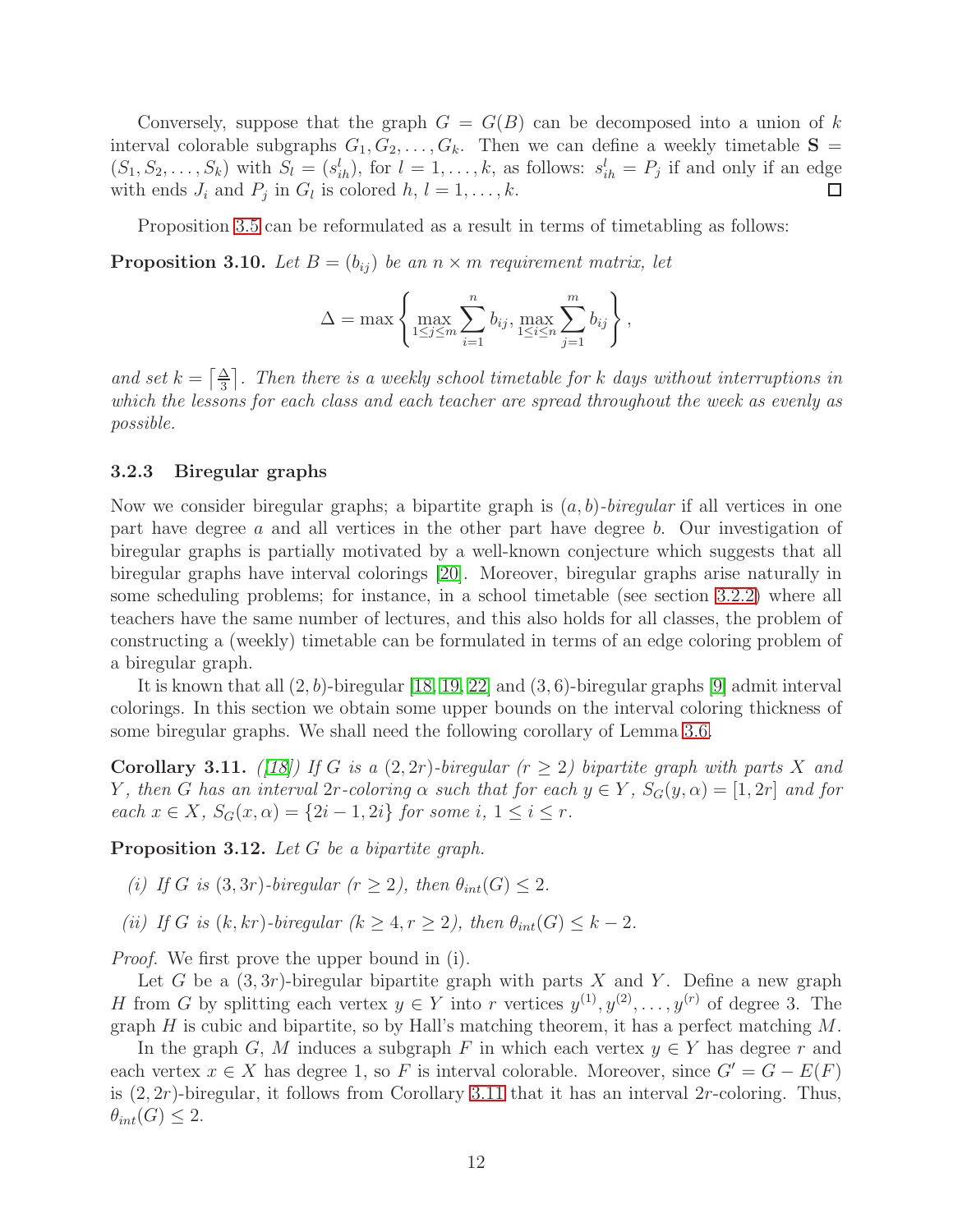Next, we prove the upper bound in (ii). The proof is by induction on  $k$ . Let us first consider the base case when  $k = 4$ .

Without loss of generality, we may assume that  $G$  is a connected (otherwise, we consider every connected component of  $G$ )  $(4,4r)$ -biregular graph. Since G is bipartite and all vertex degrees in  $G$  are even,  $G$  has a closed Eulerian trail  $C$  with an even number of edges. We color the edges of G with colors red and blue by traversing the edges of G along the trail  $C$ ; we color an odd-indexed edge in C with color red, and an even-indexed edge in C with color blue. Let  $G_R$  be the subgraph induced by the red edges, and  $G_B$  be the graph induced by the blue edges.

Since G is  $(4,4r)$ -biregular, each of the subgraphs  $G_R$  and  $G_B$  is a  $(2,2r)$ -biregular graph. Thus, by Corollary [3.11,](#page-11-1)  $\theta_{int}(G) \leq 2$ .

Let us now assume that  $k \geq 5$  and that the statement is true for any  $(k', k')$ -biregular bipartite graph G', where  $k' < k$ . Let G be a  $(k, kr)$ -biregular bipartite graph with parts X and Y. We define a new graph H from G by splitting each vertex  $y \in Y$  into r vertices  $y^{(1)}, y^{(2)}, \ldots, y^{(r)}$  of degree k. The graph H is a k-regular and bipartite, so by Hall's matching theorem, H contains a perfect matching M.

In the graph  $G, M$  induces a subgraph F in which each vertex of Y has degree r and each vertex of X has degree 1, so F is interval colorable. Moreover, the graph  $G' = G - E(F)$ is  $((k-1),(k-1)r)$ -biregular, so by the induction hypothesis,  $\theta_{int}(G') \leq k-3$ . Thus,  $\theta_{int}(G) \leq k-2.$  $\Box$ 

#### 3.3 Decompositions into forests and complete multipartite graphs

The *arboricity* of a graph G, denoted  $\gamma(G)$ , is the least number of edge-disjoint forests whose union is G. Since all trees and forests are interval colorable,  $\theta_{\rm int}(G) \leq \gamma(G)$  for every graph G. Thus the arboricity  $\gamma(G)$  immediately yields an upper bound on  $\theta_{\text{int}}(G)$ . It was proved by Nash-Williams [\[25\]](#page-17-13) that

$$
\gamma(G) = \max\left[\frac{|E(G[X])|}{|X| - 1}\right]
$$

where the maximum is taken over all nonempty subsets  $X \subseteq V(G)$ . This result implies several different upper bounds on  $\gamma(G)$ . We note below only two of them.

<span id="page-12-0"></span>**Theorem 3.13.** ([\[12\]](#page-17-14)) If G is a simple graph with q edges then  $\gamma(G) \leq \lceil \sqrt{q/2} \rceil$ .

The following is well-known.

<span id="page-12-1"></span>**Proposition 3.14.** If G is a simple planar graph then  $\gamma(G) \leq 3$ . If, additionally, G is triangle-free or outerplanar, then  $\gamma(G) \leq 2$ .

Theorem [3.13](#page-12-0) and Proposition [3.14](#page-12-1) together with the fact that  $\theta_{\rm int}(G) \leq \gamma(G)$  imply the following for simple graphs:

**Proposition 3.15.** (i) If G is a simple graph with q edges, then  $\theta_{int}(G) \leq \left[\sqrt{q/2}\right]$ .

(ii) If G is a simple planar graph then  $\theta_{\rm int}(G) \leq 3$ . If, additionally, G is triangle-free or *outerplanar, then*  $\theta_{\text{int}}(G) \leq 2$ .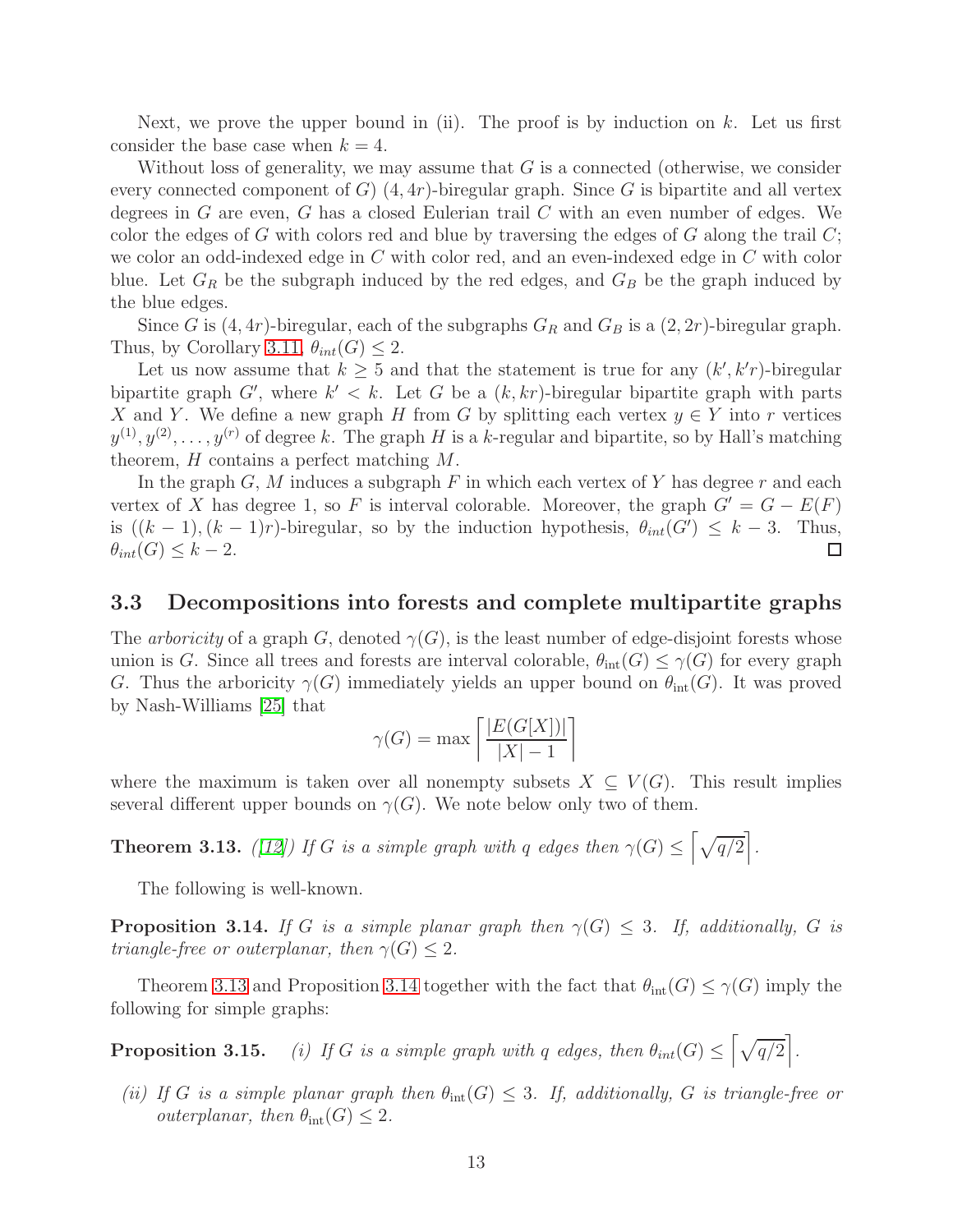Note that this upper bound for outerplanar graphs is sharp, since odd cycles are not interval colorable, while it is an open question whether there are planar graphs with interval coloring thickness 3.

Note that for some graphs G the number  $\gamma(G) - \theta_{\text{int}}(G)$  can be very large. Consider, for example, the complete graph  $K_{2n+1}$ ,  $n \geq 1$ . It is known [\[5\]](#page-16-1) that  $\theta_{\rm int}(K_{2n+1}) > 1$ . Moreover, for any  $u \in V(G)$ , the graph  $H = K_{2n+1} - u$  is a complete graph with  $2n$  vertices which is interval colorable. Since  $K_{2n+1} - E(H)$  is a tree, which is an interval colorable graph,  $\theta_{\rm int}(K_{2n+1}) = 2.$ 

On the other hand, by the formula of Nash-Williams for  $\gamma(G)$  above

$$
\gamma(K_{2n+1}) \ge \left\lceil \frac{|E(K_{2n+1})|}{|V(K_{2n+1})| - 1} \right\rceil \ge \left\lceil \frac{(2n+1)n}{2n} \right\rceil = \left\lceil n + \frac{1}{2} \right\rceil = n+1.
$$

Therefore, for any  $n \ge 1$ ,  $\gamma(K_{2n+1}) - \theta(K_{2n+1}) \ge n - 1$ .

Instead of decomposing a graph  $G$  into trees, we could consider decompositions  $G$  into complete bipartite graphs, which are also known to always admit interval colorings. We shall demonstrate this method for the case of complete multipartite graphs.

A simple graph is called *complete r-partite*  $(r \geq 2)$  if its vertices can be partitioned into r nonempty independent sets  $V_1, \ldots, V_r$  such that each vertex in  $V_i$  is adjacent to all the other vertices in  $V_j$  for  $1 \leq i < j \leq r$ . Let  $K_{n_1,n_2,...,n_r}$  denote a complete r-partite graph with independent sets  $V_1, V_2, \ldots, V_r$  of sizes  $n_1, n_2, \ldots, n_r$ .

Using the following proposition, which follows from the so-called Master theorem (see e.g. [\[11\]](#page-17-15)), we shall deduce an upper bound on  $\theta_{\rm int}(K_{n_1,n_2,\dots,n_r})$  for arbitrary  $n_1,\dots,n_r$ .

<span id="page-13-1"></span>**Proposition 3.16.** If  $T(n)$  is a function defined by the recurrence

$$
T(n) = T(\lceil n/2 \rceil) + 1,
$$

then  $T(n) = \Theta(\log n)$ .

First, we note the following proposition, which follows from the fact that a complete 4 partite graph can be decomposed into two subgraphs, each consisting of two disjoint complete bipartite graphs.

<span id="page-13-0"></span>Proposition 3.17. If G is a complete multipartite graph with at most four parts, then  $\theta_{\rm int}(G) \leq 2$ .

Note that Proposition [3.17](#page-13-0) is sharp since there are complete 4-partite graphs of Class 2.

**Theorem 3.18.** If G is a complete r-partite graph, then  $\theta_{int}(G) = O(\log r)$ .

*Proof.* Let  $V_1, \ldots, V_r$  be nonempty independent sets in  $G = K_{n_1, n_2, \ldots, n_r}$  such that each vertex in  $V_i$  is adjacent to all the other vertices in  $V_j$  for  $1 \leq i < j \leq r$ . For any set  $A \subset V(G)$  that is a union of some  $t \geq 2$  subsets  $V_{i_1}, \ldots, V_{i_t}$  we denote by  $F(A)$  the complete bipartite graph with parts  $V_{i_1} \cup ... \cup V_{i_k}$  and  $V_{i_{k+1}} \cup ... \cup V_{i_t}$  where  $k = \left\lceil \frac{t}{2} \right\rceil$  $\frac{t}{2}$ .

By Proposition [3.16,](#page-13-1) we may assume that  $r \geq 5$ . We construct a decomposition of G into edge-disjoint graphs  $Q_1, Q_2, \ldots$  where the components of every  $Q_i$  are disjoint complete bipartite graphs as follows: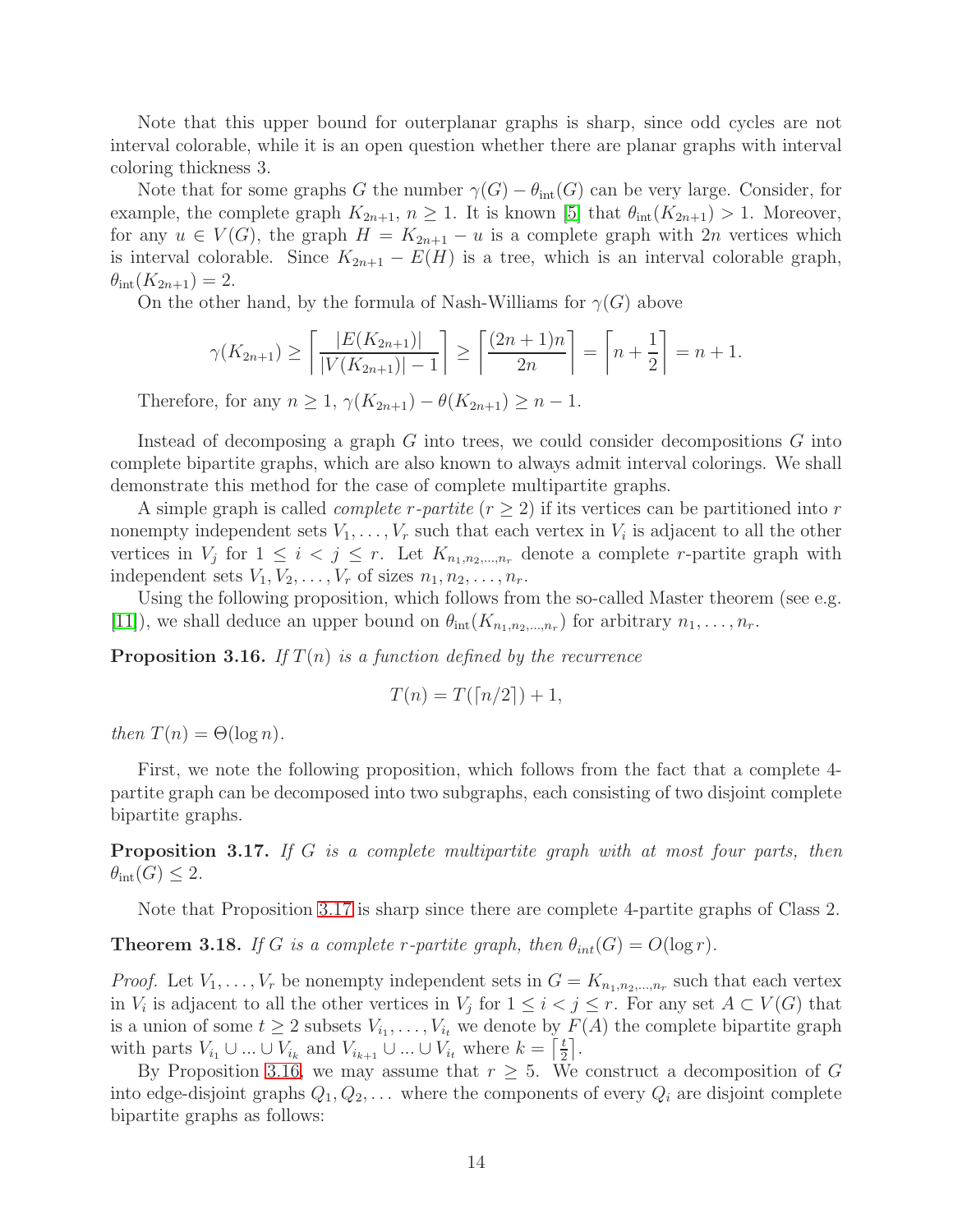Step 1 . Set  $Q_1 = F(V_1 \cup V_2 \cup \cdots \cup V_r)$ .

Note that the subgraph of G induced by the set  $V_1 \cup \cdots \cup V_k$  is a complete k-partite graph and the subgraph induced by the set  $V_{1+k} \cup \cdots \cup V_r$  is a complete  $(r-k)$ -partite graph, where  $k=\lceil \frac{r}{2} \rceil$  $\frac{r}{2}$ .

Step 2. Set  $Q_2 = F(V_1 \cup \cdots \cup V_k) \cup F(V_{1+k} \cup \cdots \cup V_r)$  where  $k = \lceil \frac{r}{2} \rceil$  $\frac{r}{2}$ .

Step i (i ≥ 3). Suppose that the graphs  $Q_1, \ldots, Q_{i-1}$  have been constructed and  $Q_{i-1}$  =  $H_1 \cup \cdots \cup H_l$  where  $H_j$  is a complete bipartite graph with parts  $A_j$  and  $B_j$ ,  $j = 1, \ldots, l$ , such that all sets  $A_1, \ldots, A_l, B_1, \ldots, B_l$  are mutually disjoint.

If every  $A_j$  is one of the sets  $V_1, \ldots, V_r$  and every  $B_j$  is also one of the sets  $V_1, \ldots, V_r$ ,  $j = 1, \ldots, l$ , then STOP the algorithm. Otherwise we construct the bipartite graph  $F(A_j)$ for each set  $A_j$  containing at least 2 of subsets  $V_1, \ldots, V_r$ ,  $1 \leq j \leq l$ , and the bipartite graph  $F(B_s)$  for each set  $B_s$  containing at least 2 of subsets  $V_1, \ldots, V_r$ ,  $1 \leq s \leq l$ . (Note that each such set induces a complete multipartite graphs.) Now define  $Q_i$  as a union of all these bipartite graphs. Formally, we set

$$
Q_i = (\cup_{A_j \notin \{V_1, ..., V_r\}} F(A_j)) \cup (\cup_{B_s \notin \{V_1, ..., V_r\}} F(B_s)).
$$

This algorithm stops when all edges of G will be in one of the complete bipartite graphs constructed by the algorithm. We denote by  $T(r)$  the number of bipartite graphs  $Q_1, Q_2, \ldots$ constructed by this algorithm. Clearly,

$$
T(r) = T\left(\left\lceil \frac{r}{2} \right\rceil\right) + 1,
$$

so by Proposition [3.16,](#page-13-1)  $T(r) = \Theta(\log r)$ .

Since every component of the graph  $Q_i$  in the constructed decomposition of  $G = K_{n_1,n_2,...,n_r}$ is a complete bipartite graph, all  $Q_i$  are interval colorable, and therefore  $\theta_{int}(G) \leq T(r)$  $\Theta(\log r)$ .  $\Box$ 

Finally, let us note some further upper bounds on the interval coloring thickness of complete multipartite graphs. A complete r-partite graph  $K_{n_1,n_2,\dots,n_r}$  is called *balanced* and denoted by  $K_{n*r}$ , if  $n_1 = \cdots = n_r = n$ .

Also, let  $K_{n*r,a}$  denote the complete  $(r+1)$ -partite graph with n vertices in each of the first  $r$  parts and  $\alpha$  vertices in the last part. In [\[28\]](#page-17-16), the following consequence on the chromatic index of a balanced complete multipartite graph was observed.

<span id="page-14-1"></span>**Proposition 3.19.** For any  $n, r \in \mathbb{N}$  ( $r \geq 2$ ),  $K_{n*r}$  has an interval coloring if and only if nr is even. Moreover, if nr is even, then  $K_{n*r}$  has an interval  $(r-1)n$ -coloring.

Using the preceding proposition, we deduce the following two results.

<span id="page-14-0"></span>Proposition 3.20. For any  $n, r \in \mathbb{N}$   $(r \geq 2)$ ,

$$
\theta_{int}(K_{n*r}) = \begin{cases} 1, & if nr \text{ is even,} \\ 2, & if nr \text{ is odd.} \end{cases}
$$

Proposition [3.20](#page-14-0) follows from Proposition [3.19](#page-14-1) together with the fact that if nr is odd then,  $K_{n*r}$  can be decomposed into a copy of  $K_{n*(r-1)}$  and a complete bipartite graph.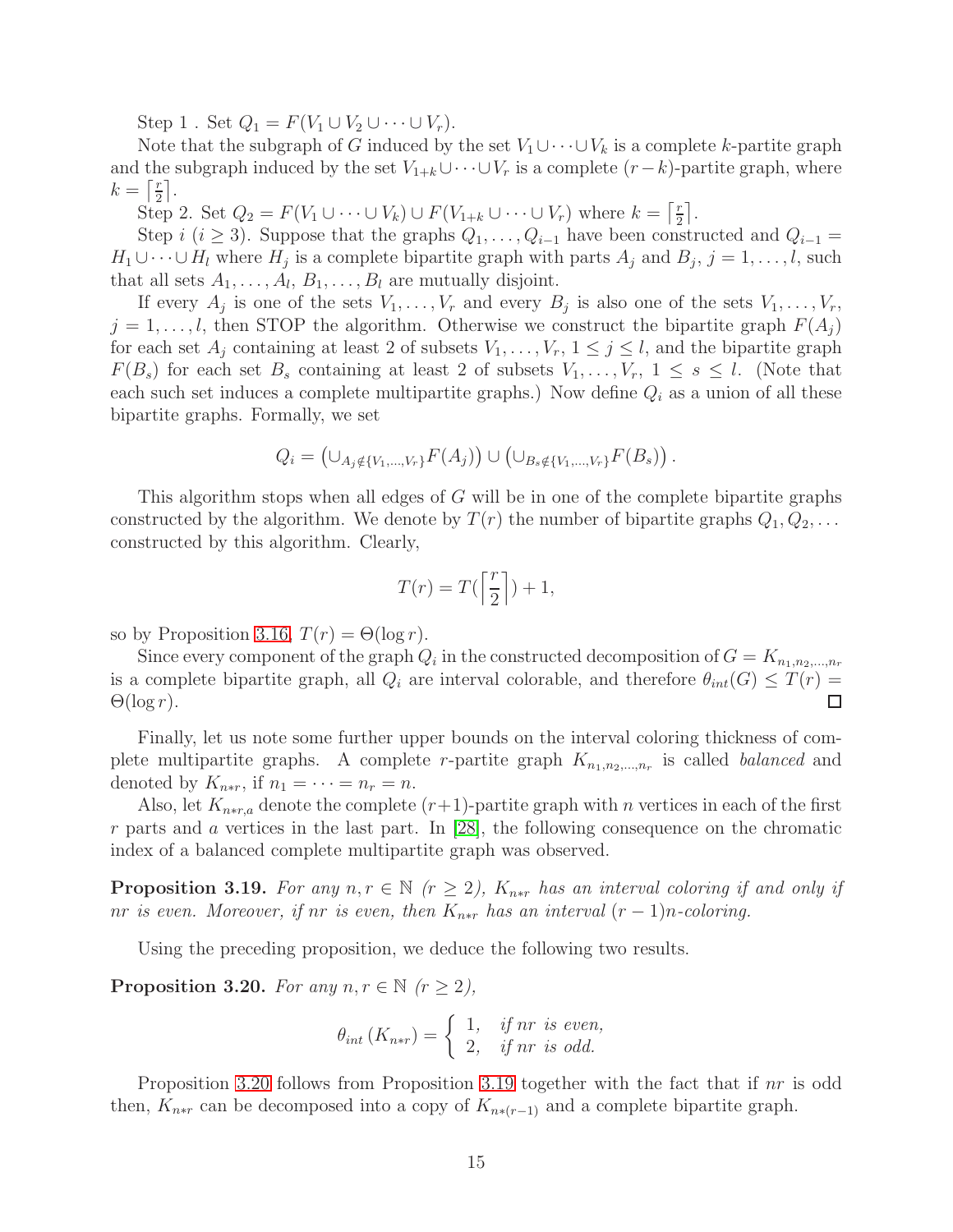**Proposition 3.21.** For any  $n, r \in \mathbb{N}$  ( $r \geq 2$ ),  $\theta_{int}(K_{n*r,nr}) \leq 3$ . Moreover, if nr is even, then  $\theta_{int}(K_{n*r,nr})=1$ .

The upper bound follows from the previous proposition, since  $K_{n*r,nr}$  can be decomposed into a copy of  $K_{n*r}$  and a balanced complete bipartite graph.

The second part follows by considering the same decomposition and using Proposition [3.20](#page-14-0) for obtaining an interval  $(r-1)n$ -coloring of the copy of  $K_{n*r}$ , and then defining a suitable interval coloring of the balanced complete bipartite graph.

# 4 Concluding remarks and open problems

In this paper we have introduced and investigated the interval coloring thickness of a graph and considered some concrete applications from scheduling theory. We have presented a new class of interval colorable graphs and proved an upper bound on the interval coloring thickness of a general graph. Furthermore, we have proved improvements of this general upper bound for several families of graphs. Let us now point to some open problems, and also describe some further tractable instances.

There are several well-known examples of families of graphs that do not admit interval colorings, such as odd cycles and complete graphs of odd order. However, the answer to the following question remains open.

## <span id="page-15-0"></span>**Problem 4.1.** For any positive integer k, is there a graph G with  $\theta_{int}(G) = k$ ?

The version of this problem when the graph is assumed to be bipartite is perhaps of particular interest. In [\[16,](#page-17-17) [27,](#page-17-11) [2\]](#page-16-9), the authors consider a variety of families of bipartite graphs without interval colorings; these families include, the the so-called Malafiejski rosettes, the Sevastjanov rosettes and the generalized Hertz graphs. All graphs from these families have interval coloring thickness two, since they all decompose into two forests. Note further that any example of a bipartite graph with interval coloring thickness  $k$  must necessarily contain at least  $3k + 1$  vertices in each part, since every bipartite graph where one part contains at most three vertices is interval colorable [\[16\]](#page-17-17).

Based on an example first described by Erdös, in  $[27]$  the authors present a family of bipartite graphs, constructed from projective planes, that do not admit interval colorings. The interval coloring thickness of graphs from this family is unknown. A solution to the following problem could perhaps shed some light on Problem [4.1.](#page-15-0)

**Problem 4.2.** Determine the interval coloring thickness of the so-called Erdös family of graphs described in Section 2.2. in [\[27\]](#page-17-11).

Some graphs which are not interval colorable, permit a proper edge coloring that satisfy a slightly weaker condition. A proper t-edge coloring of a graph  $G$  is called a *cyclic interval* t-coloring if for each vertex v of G the edges incident to v are colored by consecutive colors, under the condition that color 1 is considered as consecutive to color t, see e.g. [\[1\]](#page-16-8). We note the following proposition for graphs with a cyclic interval coloring.

<span id="page-15-1"></span>**Proposition 4.3.** If G has a cyclic interval t-coloring with  $t \geq 2\Delta(G) - 2$ , then  $\theta_{int}G \leq 2$ .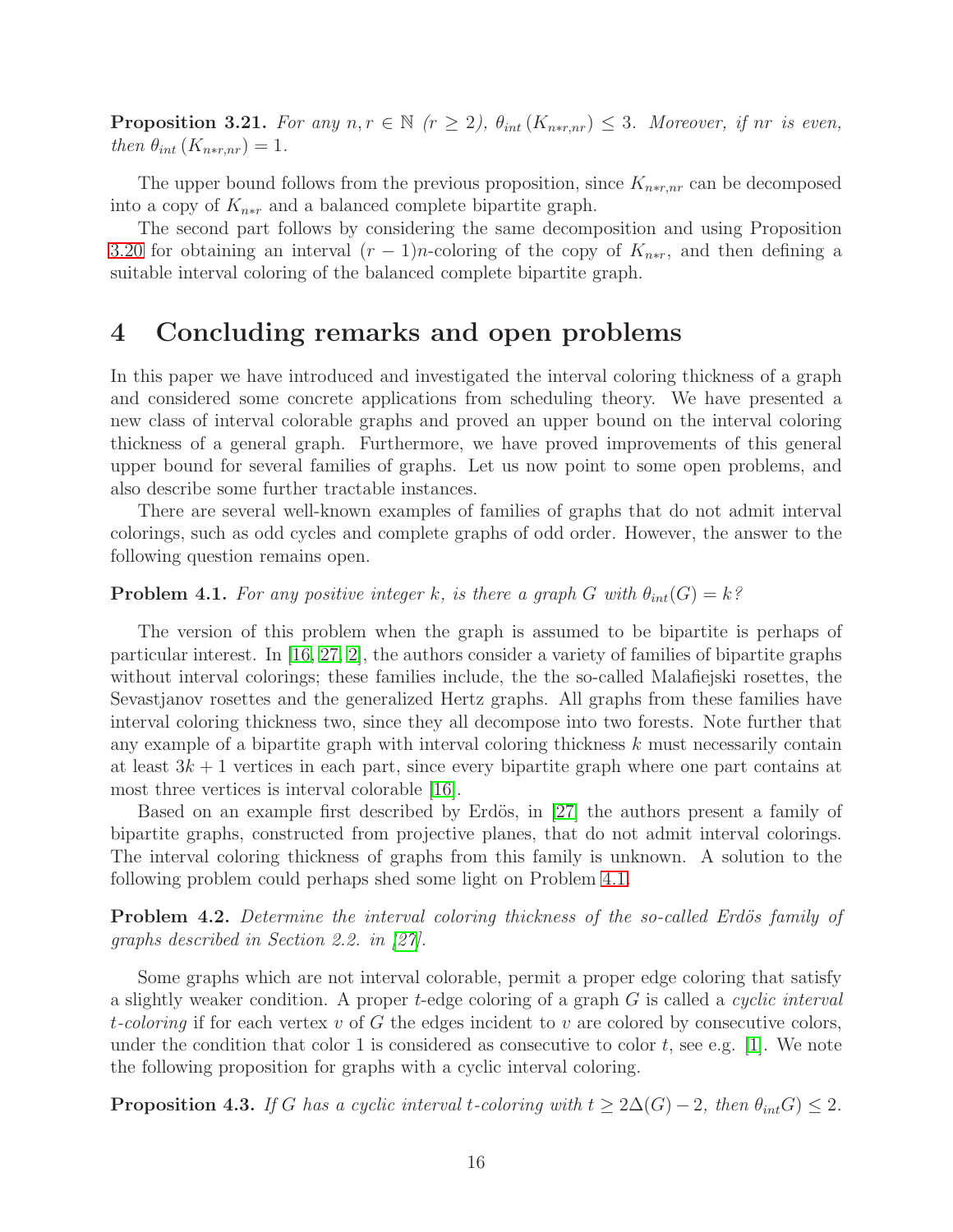Proposition [4.3](#page-15-1) can be proved as follows: Let  $\alpha$  be a cyclic interval t-coloring of G; if  $\alpha$ is an interval coloring, then we are done; otherwise, there is some vertex  $v \in V(G)$  such that  $S(v, \alpha)$  is not an interval, that is  $S(v, \alpha) = \{1, \ldots, k_v\} \cup \{t - l_v + 1, \ldots, t\}$ , for some integers  $k_v, l_v$ . Let  $k^*$  be the maximum integer  $k_x$  such that  $S(x, \alpha) = \{1, \ldots, k_x\} \cup \{t - l_x + 1, \ldots, t\}$ , for some vertex x, and let  $l^*$  be the maximum integer  $l_y$  such that  $S(y, \alpha) = \{1, \ldots, k_y\} \cup$  $\{t - l_y + 1, \ldots, t\}$ , for some vertex y (where  $S(x, \alpha)$  and  $S(y, \alpha)$  are not intervals). Since  $t \geq 2\Delta(G)-2$ ,  $k^* < t-l^*+1$ , and thus G decomposes into two interval colorable subgraphs.

An example of a family of graphs satisfying Proposition [4.3](#page-15-1) is the so-called circular complete graphs  $K_{p/q}$  defined by setting  $V(K_{p/q}) = \{v_0, v_1, \ldots, v_{p-1}\}\$ and

$$
E(K_{p/q}) = \{v_i v_j : v_i, v_j \in V(K_{p/q}) \text{ and } q \leq |i - j| \leq p - q\}.
$$

In general, we are interested in whether the following might be true.

**Problem 4.4.** Is it true that every graph G that admits a cyclic interval coloring satisfies  $\theta_{\rm int}(G) \leq 2$ ?

# <span id="page-16-8"></span>References

- <span id="page-16-9"></span>[1] A.S. Asratian, C.J. Casselgren, P.A. Petrosyan, Some results on cyclic interval edge colorings of graphs, J. Graph Theory 87 (2018), 239–252.
- <span id="page-16-5"></span>[2] A.S. Asratian, C.J. Casselgren, P.A. Petrosyan, Cyclic deficiency of graphs, Discrete Appl. Math. 266 (2019) 171–185.
- <span id="page-16-4"></span>[3] A.S. Asratian, C.J. Casselgren, J. Vandenbussche, D. West, Proper path-factors and interval edge-coloring of (3,4)-biregular bigraphs, J. Graph Theory 61 (2009) 88-97
- <span id="page-16-1"></span>[4] A.S. Asratian, T.M.J. Denley, R. Haggkvist, Bipartite Graphs and their Applications, Cambridge University Press, Cambridge, 1998.
- <span id="page-16-2"></span>[5] A.S. Asratian, R.R. Kamalian, Interval colorings of edges of a multigraph, Appl. Math. 5 (1987) 25–34 (in Russian).
- [6] A.S. Asratian, R.R. Kamalian, Investigation on interval edge-colorings of graphs, J. Combin. Theory Ser. B 62 (1994) 34–43.
- <span id="page-16-3"></span>[7] M. Bodur, J.R. Luedtke, Integer programming formulations for minimum deficiency interval coloring, Networks 72 (2018) 249-271.
- <span id="page-16-0"></span>[8] P. Briggs, K.D. Cooper, L.M. Torczon, Improvements to graph coloring register allocation, ACM Transactions on Programming Languages and Systems 16 (1994), 428–455.
- <span id="page-16-6"></span>[9] C.J. Casselgren, B. Toft, On interval edge colorings of biregular bipartite graphs with small vertex degrees, J. Graph Theory 80 (2015) 83–97.
- <span id="page-16-7"></span>[10] C.J. Casselgren, P.A. Petrosyan, B. Toft, On interval and cyclic interval edge colorings of (3, 5)-biregular graphs, Discrete Math. 340 (2017) 2678–2687.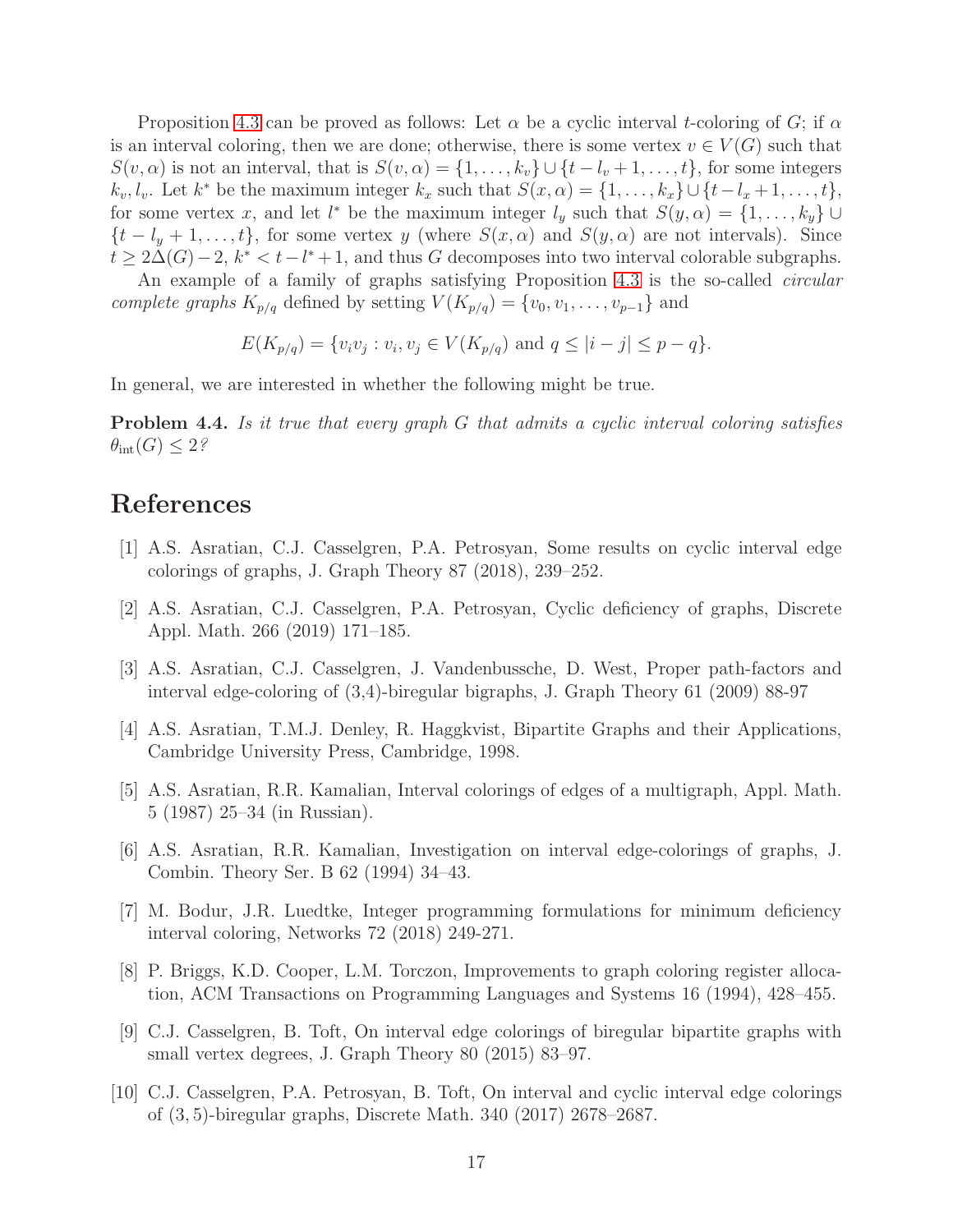- <span id="page-17-15"></span><span id="page-17-14"></span>[11] T.H. Cormen, C.E. Leiserson, R.L. Rivest, C.Stein, Introduction in algorithms, Third Edition, The MIT Press, Cambridge, Massachusetts, 2009.
- <span id="page-17-0"></span>[12] A.M. Dean, J.P Hutchinson, E.R. Scheinerman On the thickness and arboricity of a graph Journal of Combin. Theory B 52 (1991) 147–151.
- <span id="page-17-5"></span>[13] S. Gandham, M. Dawande, R. Prakash, Link scheduling in sensor networks: Distributed edge coloring revisited, J Parallel Distrib Comput 68 (2008), 1122–1134.
- <span id="page-17-6"></span>[14] K. Giaro, M. Kubale, Consecutive edge-colorings of complete and incomplete Cartesian products of graphs, Congr. Numer. 128 (1997) 143–149.
- <span id="page-17-17"></span>[15] K. Giaro, M. Kubale, Compact scheduling of zero-one time operations in multi-stage systems, Discrete Appl. Math. 145 (2004) 95–103.
- <span id="page-17-2"></span>[16] K. Giaro, M. Kubale, M. Ma lafiejski, On the deficiency of bipartite graphs, Discrete Appl. Math. 94 (1999) 193–203.
- <span id="page-17-3"></span>[17] T. Gonzalez, S. Sahni, Open shop scheduling to minimize finish time, J. of the ACM, 23 (1976), 665–679.
- <span id="page-17-7"></span>[18] H.M. Hansen, Scheduling with minimum waiting periods, MSc Thesis, Odense University, Odense, Denmark, 1992 (in Danish).
- <span id="page-17-12"></span>[19] D. Hanson, C.O.M. Loten, B. Toft, On interval colorings of bi-regular bipartite graphs, Ars Combin. 50 (1998) 23–32.
- <span id="page-17-4"></span>[20] T.R. Jensen, B. Toft, Graph Coloring problems, Wiley Interscience, 1995.
- <span id="page-17-8"></span>[21] R.R. Kamalian, Interval edge colorings of graphs, Doctoral Thesis, Novosibirsk, 1990.
- [22] R.R. Kamalian, A.N. Mirumian, Interval edge colorings of bipartite graphs of some class, Dokl. NAN RA 97 (1997) 3–5 (in Russian).
- <span id="page-17-9"></span>[23] D. König, Uber graphen und ihre anwendung auf determinantentheorie und mengenlehre, Math. Ann. 77 (1916), 453–465.
- <span id="page-17-1"></span>[24] D. Marx, Graph colouring problems and their applications in scheduling, Period. Polytech. Electr. Eng. 48 (2004), 11–16.
- <span id="page-17-13"></span>[25] C.St.J.A. Nash-Williams, Edge-Disjoint Spanning Trees of Finite Graphs, J. London Math. Soc. 36 (1961), 450–455.
- <span id="page-17-11"></span><span id="page-17-10"></span>[26] T. Nishizeki, N. Chiba, Planar graphs: theory and algorithms, Annals of Discrete Mathematics, vol. 32, North-Holland, New York,1988.
- [27] P.A. Petrosyan, H.H. Khachatrian, Interval non-edge-colorable bipartite graphs and multigraphs, J. Graph Theory 76 (2014) 200–216.
- <span id="page-17-16"></span>[28] P.A. Petrosyan, Interval colorings of complete balanced multipartite graphs, [arXiv:1211.5311](http://arxiv.org/abs/1211.5311) (2012).